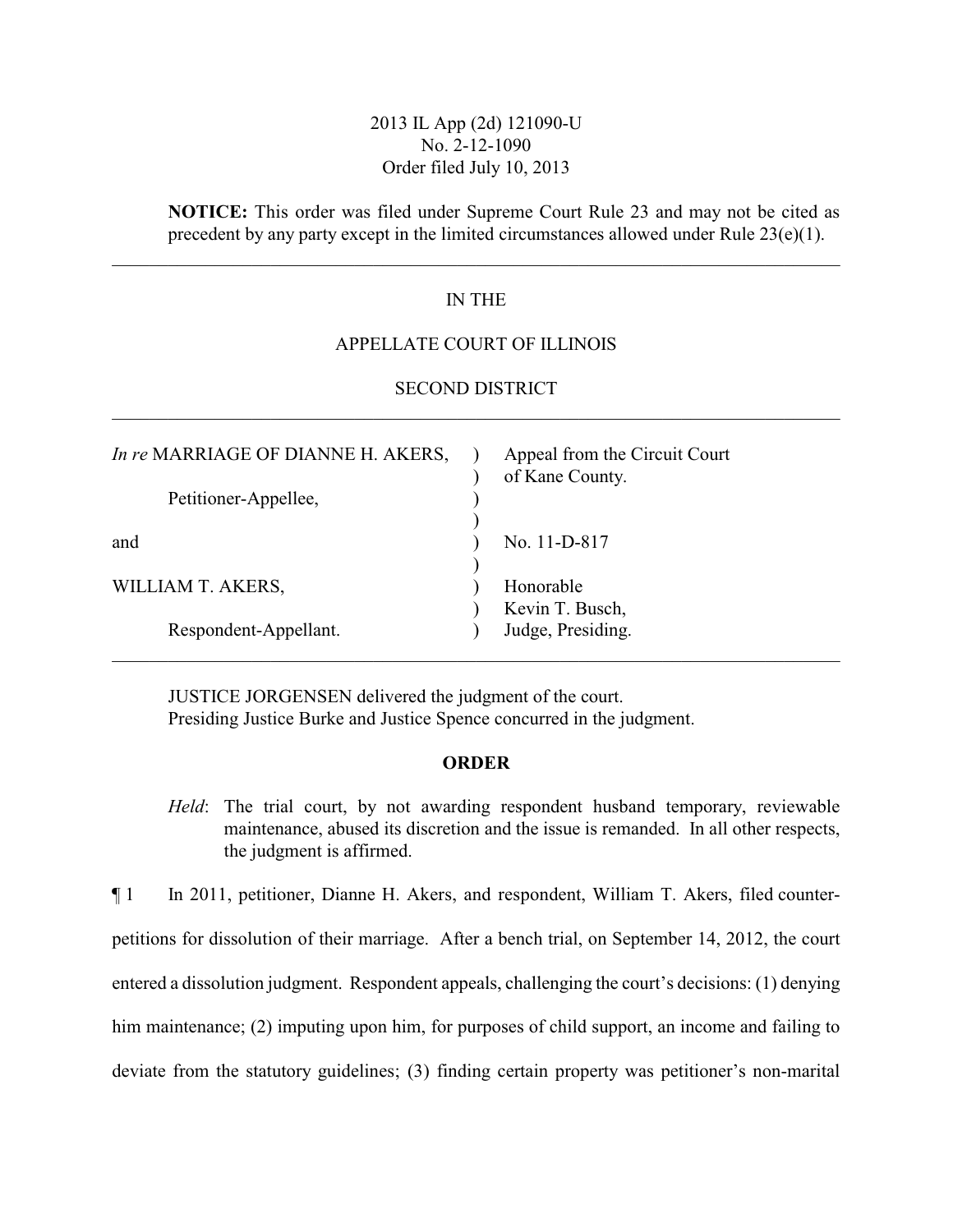property; (4) failing to conduct a hearing on his petition for contribution to attorney fees and finding that respondent's expenditures for attorney fees constituted dissipation; and (5) distributing the marital estate. We reverse the trial court's maintenance decision; however, we affirm the remaining issues.

# ¶ 2 I. BACKGROUND

¶ 3 The parties were married on November 12, 1993, and two children were born to the couple: Thomas (born February 5, 1995) and Veronika (August 3, 1997). After 18 years of marriage, on June 8, 2011, petitioner filed a petition for dissolution; on July 19, 2011, respondent filed a counterpetition for dissolution. Subsequently, pursuant to a joint parenting agreement, the court ordered joint custody of the children, designating petitioner as the primary residential parent and granting respondent reasonable and liberal visitation. Thus, no custody issue remained at the time of trial.

#### $\P$  4 A. Trial

¶ 5 Trial commenced on July 9, 2012, and proceeded over five subsequent hearing dates. Petitioner, age 53, testified that, prior to the marriage, she received a bachelor's degree from California State and a master's degree in business administration from the University of Southern California (USC). At the time of the marriage, petitioner was working for Unocal Corporation (a corporation in the oil industry) and earned \$62,000 annually.

¶ 6 Respondent, age 52, testified that, in 1988 and prior to the marriage, he received his bachelor's degree in language, writing, and rhetoric from Tulane University. At the time of the marriage in 1993, respondent was working in California as a part-time high school English teacher and was working toward a master's degree in English. Thereafter, the parties' respective employment statuses and childcare arrangements were roughly as follows:

-2-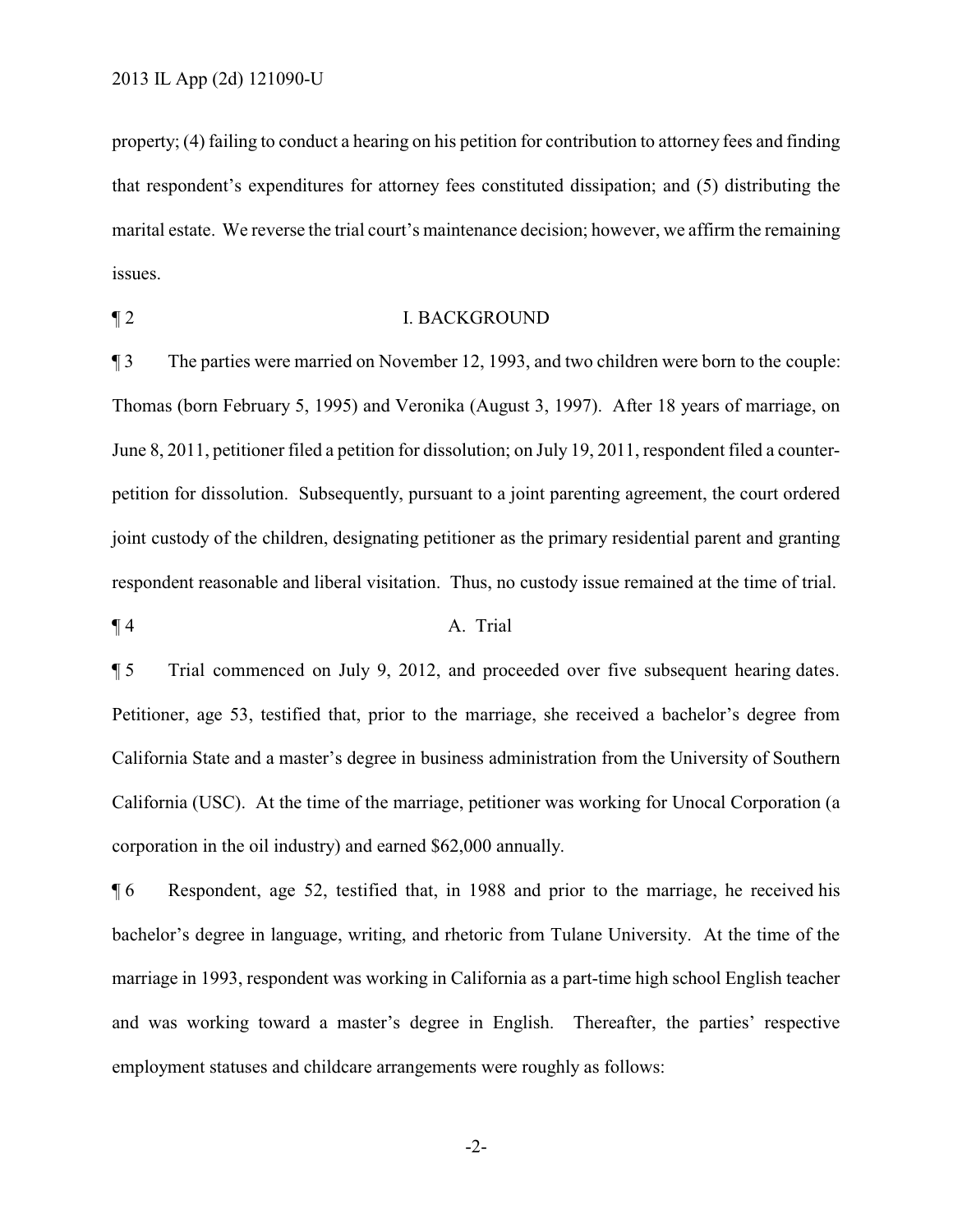| Year    | <b>Petitioner</b>                                                                                                                                                 | Respondent                                                                                                                                   | <b>Childcare</b>                                                                                                                                                                                                                                                                                                                                                                                                                                                                                                 |
|---------|-------------------------------------------------------------------------------------------------------------------------------------------------------------------|----------------------------------------------------------------------------------------------------------------------------------------------|------------------------------------------------------------------------------------------------------------------------------------------------------------------------------------------------------------------------------------------------------------------------------------------------------------------------------------------------------------------------------------------------------------------------------------------------------------------------------------------------------------------|
| 1994    | Worked for Unocal<br>as a retail business<br>manager, earning<br>\$78,000.                                                                                        | Obtained his master's<br>degree and became<br>employed full time as a<br>high school English<br>teacher for an annual<br>salary of \$34,212. | N/A                                                                                                                                                                                                                                                                                                                                                                                                                                                                                                              |
| 1995-96 | Continued at<br>Unocal and<br>promoted to<br>manager of<br>financial planning<br>and marketing.                                                                   | Continued as full-time<br>high school English<br>teacher.                                                                                    | Son is born. Parties moved to<br>Seal Beach, California,<br>approximately 26 miles from<br>their jobs in Los Angeles. Before<br>the move, petitioner dropped off<br>their son at childcare in the<br>morning and respondent picked<br>him up after teaching.<br>Respondent claims he cared for<br>their son $65-70\%$ of the time<br>before the move, and 70-80% of<br>the time afterward (due to<br>petitioner's increased commuting<br>time). Petitioner claims she cared<br>for their son 85-90% of the time. |
| 1997-99 | New job at Arco<br>(another company<br>in oil industry).<br>Started at<br>\$100,000, and<br>salary increased in<br>November to<br>\$110,000.<br>Increased travel. | Continued as full-time<br>high school English<br>teacher, earning around<br>\$39,201. Decided to<br>pursue a Ph.D.                           | Daughter was born. Respondent<br>was home with her during the<br>summer. To continue in their<br>jobs and to allow respondent to<br>pursue his Ph.D., the parties hired<br>a series of live-in nannies.                                                                                                                                                                                                                                                                                                          |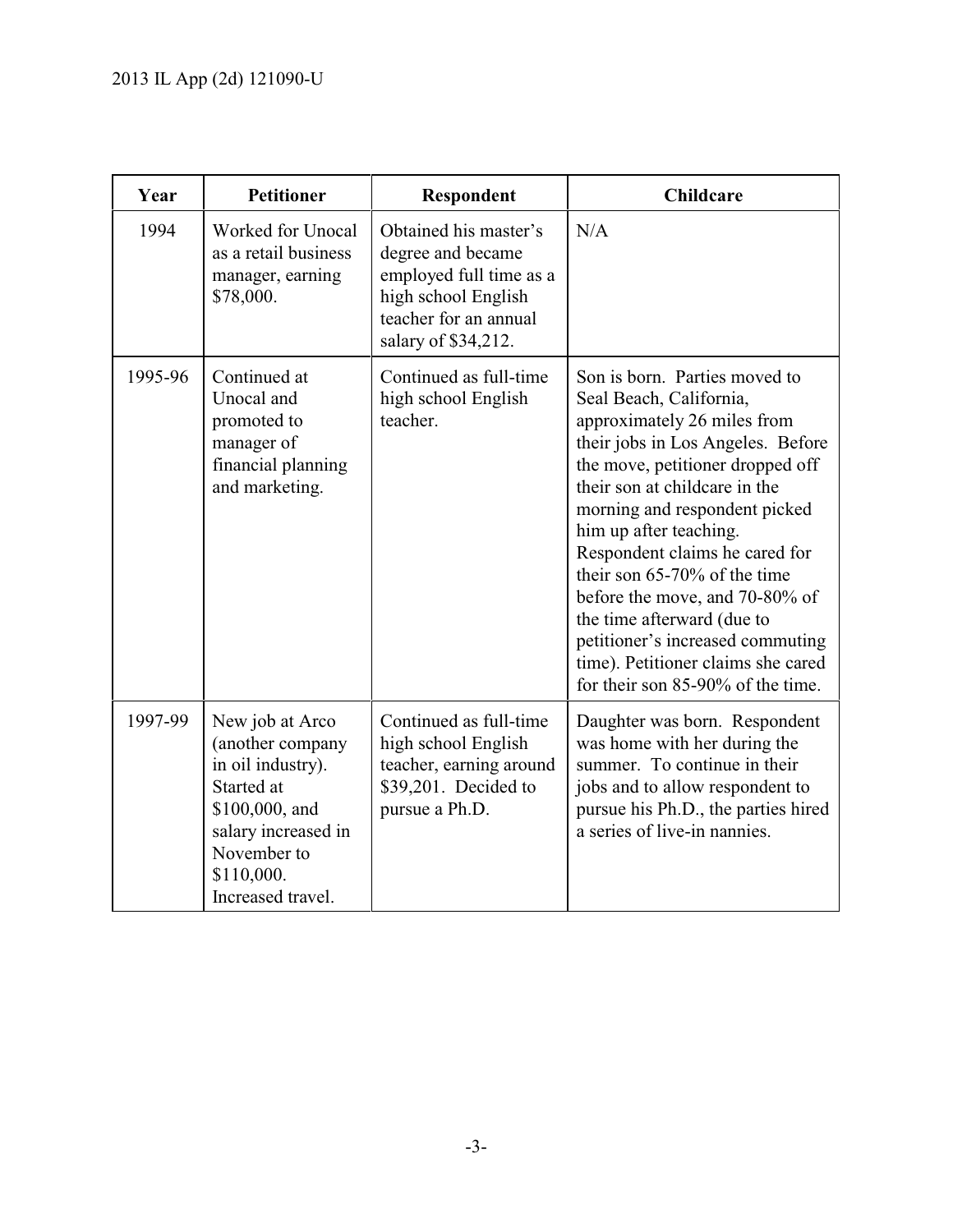| 2000-03                      | Arco was<br>purchased by<br><b>British Petroleum</b><br>(BP), and petitioner<br>retained her<br>position. Salary<br>increased to<br>\$125,000;<br>occasionally<br>traveled<br>internationally. | Continued as full-time<br>high school English<br>teacher and working<br>toward Ph.D. Took<br>one leave of absence<br>from teaching from<br>January to September<br>2001. | Parties continued to employ live-<br>in nannies, who continued their<br>care in the summers, when<br>respondent was home.                                                                                                                                                                                                                                                                                         |
|------------------------------|------------------------------------------------------------------------------------------------------------------------------------------------------------------------------------------------|--------------------------------------------------------------------------------------------------------------------------------------------------------------------------|-------------------------------------------------------------------------------------------------------------------------------------------------------------------------------------------------------------------------------------------------------------------------------------------------------------------------------------------------------------------------------------------------------------------|
| 2003-04                      | Continued in<br>position with BP,<br>earning \$144,510.<br>Position included<br>travel.                                                                                                        | Stayed home with<br>children and pursued<br>Ph.D.                                                                                                                        | The parties had numerous<br>problems with the nannies and<br>determined that, to improve the<br>situation at home, one parent had<br>to quit his or her job. They<br>determined that respondent would<br>quit his job, stay home with the<br>kids (ages 7 and 5), and continue<br>working on his Ph.D. The<br>decision eliminated \$25,000 per<br>year in nanny costs (which was<br>most of respondent's salary). |
| January<br>2005              | Same                                                                                                                                                                                           | Obtained his Ph.D.<br>from USC in<br>educational<br>psychology. He was<br>hired by USC as an<br>adjunct assistant<br>professor and taught a<br>night class.              | Respondent was home during the<br>day and taught at night. When<br>not traveling, petitioner was<br>home at night.                                                                                                                                                                                                                                                                                                |
| February<br>to March<br>2005 | Approached by BP<br>about moving to<br>Chicago. Traveled<br>to Illinois and<br>bought a house in<br>Geneva.                                                                                    | Same                                                                                                                                                                     | Same                                                                                                                                                                                                                                                                                                                                                                                                              |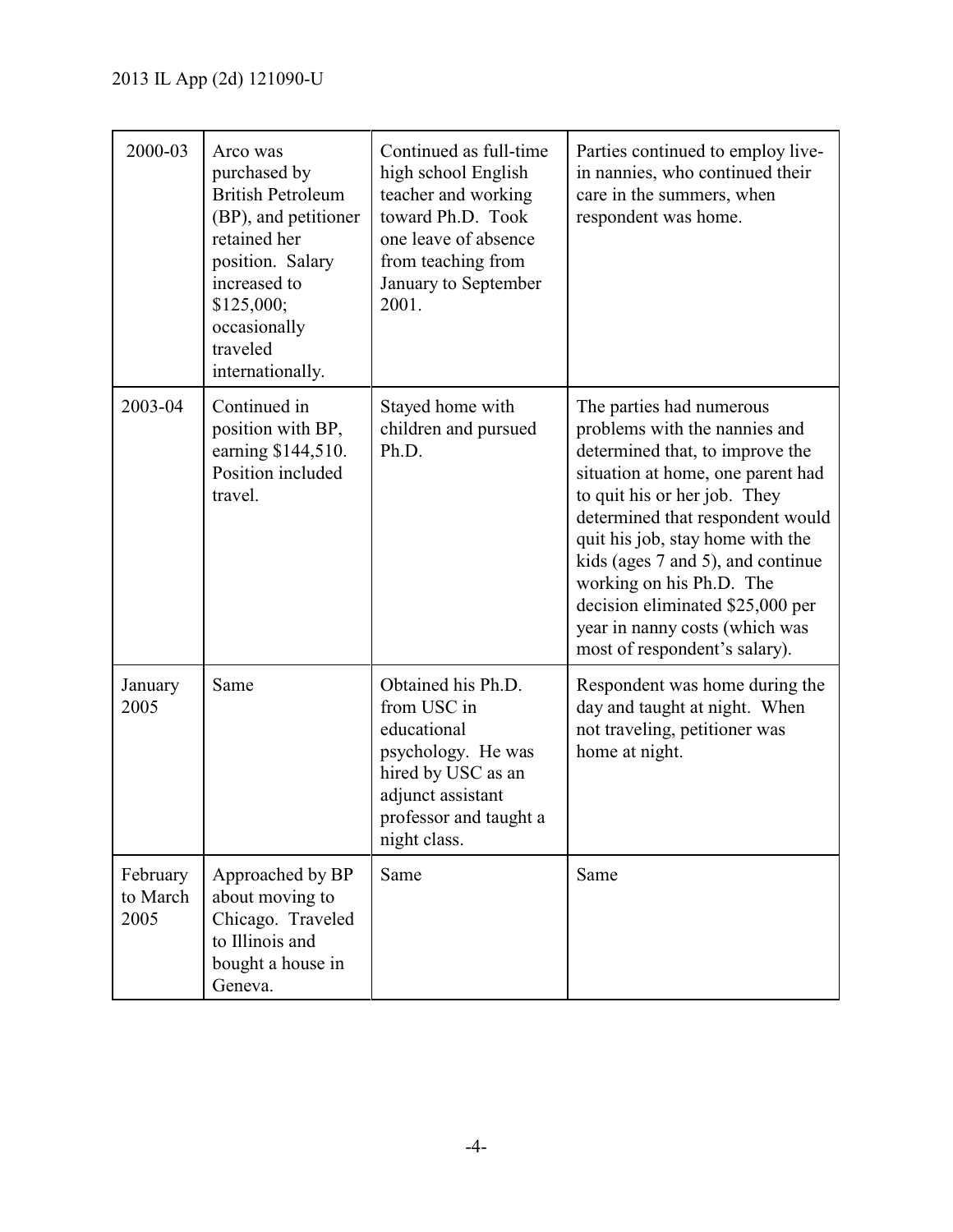| August<br>2005    | Moved to Geneva<br>and commuted to<br>Chicago daily for<br>her position with<br>BP. Base salary<br>increased to<br>\$168,000. | Did not work for the<br>fall school semester.                                                                 | Respondent testified that he had<br>no job contacts in Illinois, and the<br>children did not have after-school<br>care similar to that in California.<br>Respondent stayed home with<br>them when they were not in<br>school and he maintained and<br>fixed up the home.                                                                                                                                                                                                                                                                                                                                |
|-------------------|-------------------------------------------------------------------------------------------------------------------------------|---------------------------------------------------------------------------------------------------------------|---------------------------------------------------------------------------------------------------------------------------------------------------------------------------------------------------------------------------------------------------------------------------------------------------------------------------------------------------------------------------------------------------------------------------------------------------------------------------------------------------------------------------------------------------------------------------------------------------------|
| Spring<br>2006-07 | Same                                                                                                                          | Employed as a full-<br>time professor at<br>Aurora University in<br>the spring and fall 2006<br>for \$51,550. | Respondent testified that, instead<br>of a 12-month contract with<br>Aurora University, he accepted a<br>9-month contract to allow him to<br>be available for the children when<br>school was out in the summer. In<br>addition, the parties hired tutors,<br>who assisted with both academics<br>and caregiver responsibilities.                                                                                                                                                                                                                                                                       |
| 2008              | Same                                                                                                                          | Same through August<br>2008, when he rejected<br>another contract from<br>Aurora University.                  | Continued to employ after school<br>tutors but, according to<br>respondent, petitioner's increased<br>travel and long work hours made<br>it increasingly difficult for him to<br>work full time and care for the<br>children without her help. He<br>testified that he did not accept<br>another contract so that he could<br>care for the children full time.<br>He conceded, however, that he<br>was frustrated by Aurora<br>University's desire to classify<br>him as an undergraduate, as<br>opposed to graduate, professor.<br>According to respondent,<br>petitioner agreed with his<br>decision. |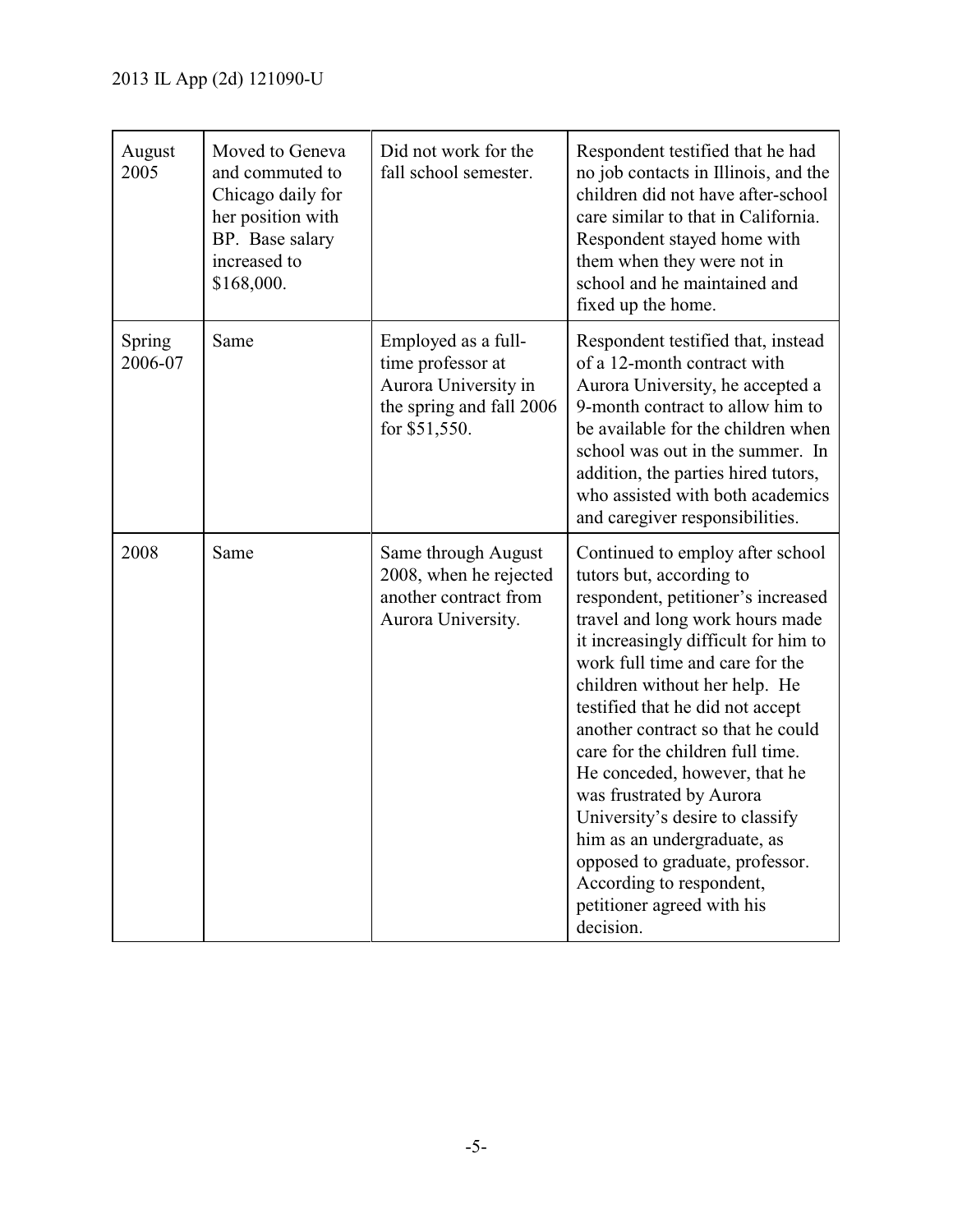| 2009-10     | Senior Level<br>Leader who<br>performed financial<br>analysis and control<br>for BP. Salary in<br>2010 was \$226,000<br>and bonus was<br>\$108,000. | Employed as a part-<br>time adjunct professor<br>with Northern Illinois<br>University (NIU).                                                                 | Respondent testified that he<br>taught one class at a time on a<br>semester-by-semester basis to<br>permit him to continue caring for<br>the children. |
|-------------|-----------------------------------------------------------------------------------------------------------------------------------------------------|--------------------------------------------------------------------------------------------------------------------------------------------------------------|--------------------------------------------------------------------------------------------------------------------------------------------------------|
| $2011 - 12$ | Same. Total<br>compensation in<br>2011 (salary, stock,<br>deferred<br>compensation,<br>health insurance,<br>bonus) totaled<br>\$375,339.44.         | Testified that he was<br>not offered a class at<br>NIU in the summer of<br>2011. Remained<br>unemployed from the<br>summer of 2010<br>through trial in 2012. | N/A                                                                                                                                                    |

¶ 7 At trial, respondent argued that the foregoing information reflects that he contributed greatly to the marriage by providing childcare and that petitioner's career took precedence over his own. Specifically, respondent testified that childcare duties fell primarily to him, since petitioner's career did not permit her to be present, particularly when she was traveling. Respondent noted that, although the parties employed childcare, the nannies did not work all day and night every day of the week; thus, when petitioner was absent, the childcare responsibilities fell to him. Respondent testified that petitioner did not, as she claimed, cook 85% of the meals or care for the children 90% of the time, because she often arrived home late in the evening, left for work early in the morning, and traveled. Respondent testified that, when the children were older and in all-day school, he remained responsible, 90% of the time, for such things as their before-school care, taking them to doctor's appointments, bringing forgotten items to them at school, or picking them up from school. Although tutors would sometimes pick up the children from the bus at 3 p.m., respondent would arrive by 5 p.m. to care for them until dinner.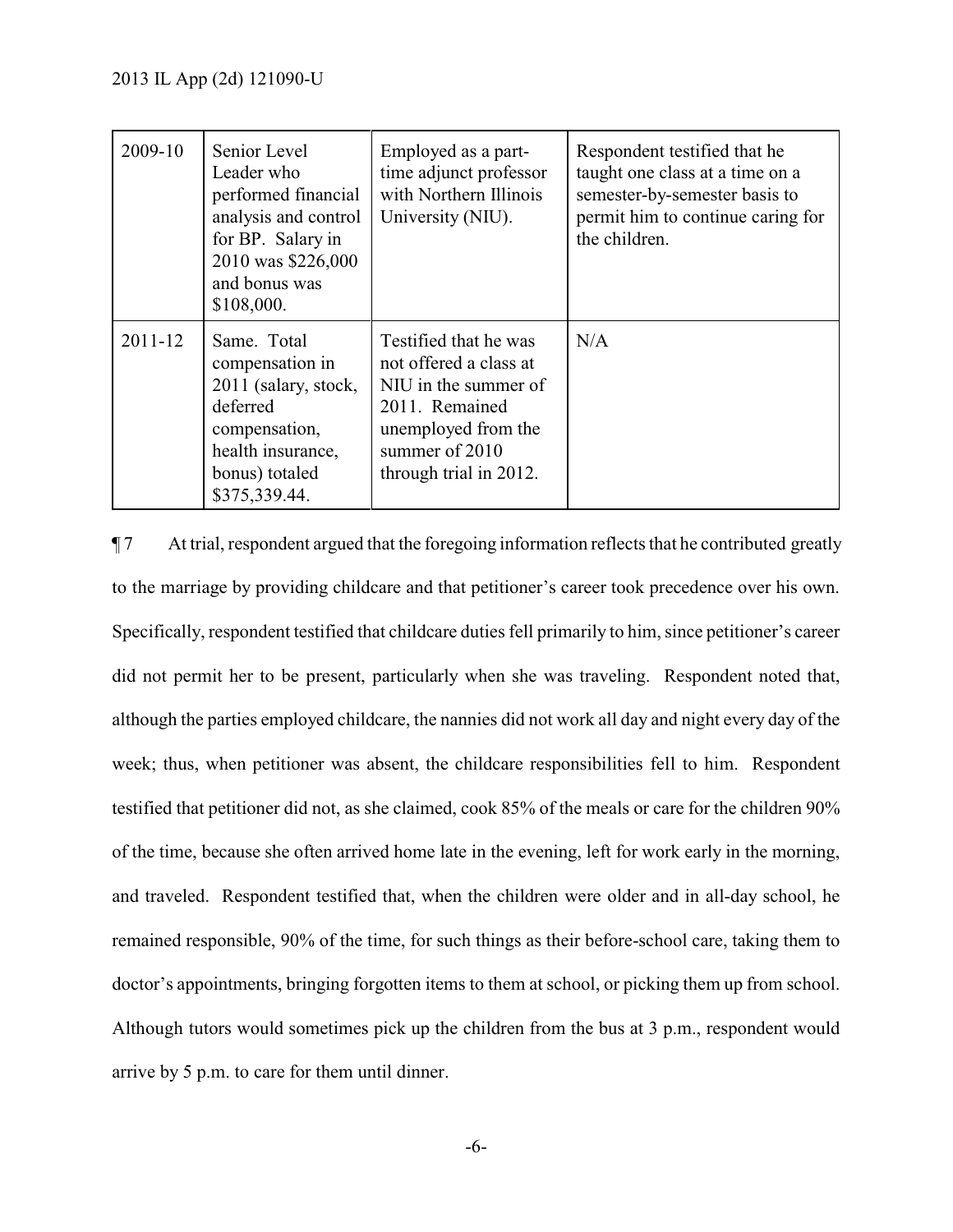¶ 8 At the time of dissolution, respondent was unemployed. Respondent testified that his last teaching position was in 2010 at NIU. At that time, he discussed with his department head whether he was needed to teach another class in summer 2011, but no position was offered. Respondent testified that he: (1) was not offered a continuing position at NIU; (2) never turned down a position; and (3) did not, as petitioner claims, turn down a teaching position because it would conflict with a scheduled bike ride. Respondent has sought re-employment with Aurora University and NIU; Aurora University told him that it is laying off people, and his chair at NIU said there is currently no adjunct work available. In addition, respondent has sought employment with Kishwaukee College, Elgin Community College, and Waubonsee Community College; however, respondent testified that the community college positions are "simply not available. \*\*\* [I]t is very, very difficult to find work in education right now." Respondent testified that he had not applied for positions at universities in downtown Chicago, although he testified that he met with some people on Northwestern University's campus. Respondent also attempted to return to high school teaching, seeking employment with Aurora West and St. Charles East high schools. Respondent estimated that it could take one or two years to find employment in his field and, if hired, he anticipated that his salary would be around \$40,000 or \$50,000 per year.

¶ 9 As to other employment avenues, respondent agreed that, after college and prior to the marriage (*i.e.*, from approximately1986-1992), he had worked in marketing. He has evaluated his professional options for re-employment, including working as a consultant, obtaining certification to become a school principal, and going back into business. He had not, however, attempted to find work in marketing and business, nor had he hired a headhunter. Respondent testified that he believed that he could earn \$120 per hour as a "consultant" (applying educational psychology

-7-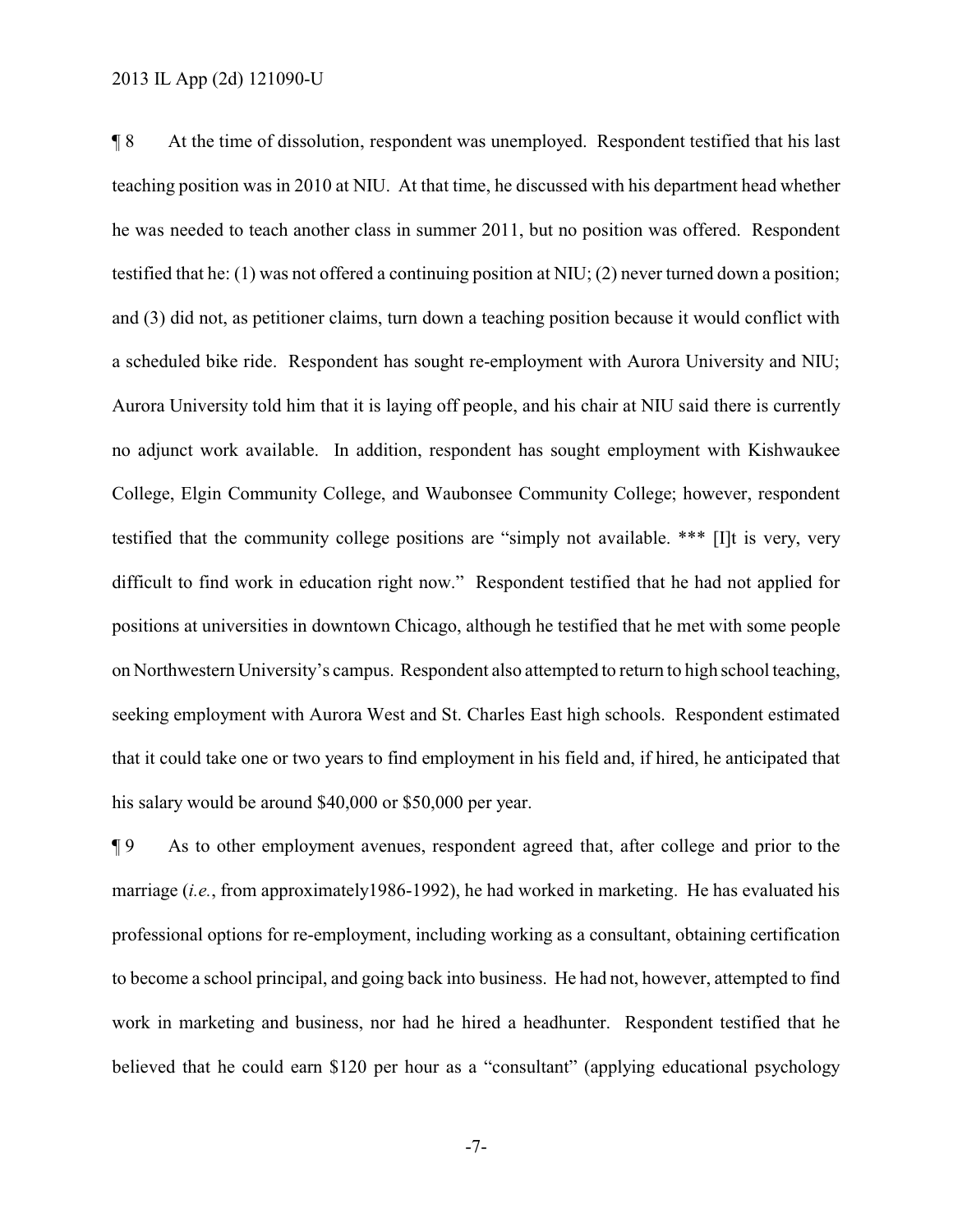principles to other areas), but he testified at trial that this was "speculative." Respondent stated in his deposition that he had engaged in "concrete" conversations with one company about performing consulting work for it, and that obtaining that work was a matter "of [him] pulling the trigger." At trial, however, respondent testified that, although the conversations with that company were "concrete" in nature, being hired was a matter of the company, not him, "pulling the trigger." Prior to February 2012, respondent mailed three letters seeking consulting work; he had not been offered any contracts.

¶ 10 Petitioner disagreed with respondent's characterizations of both his contributionsto childcare and his career path. Instead, petitioner testified that, despite her work, the majority of the housework and childcare fell to her and the nannies. She testified that respondent's career choices were his own, and that she did not force the move to Chicago (where respondent did not, initially, have any job contacts), but, rather, that she was hesitant to move and *respondent* encouraged it because he had fond memories of time spent in Illinois as a child. In sum, petitioner characterized respondent as perpetually dissatisfied with career options, and she argued that respondent's present state of unemployment and his pattern of underemployment was by choice.

¶ 11 As to assets, the parties formerly owned two homes in California (one in Seal Beach, which sold for around \$900,000, and one in Wrightwood near a ski resort) and, at the time of dissolution proceedings, jointly owned two Illinois residences. Petitioner resided with the children at 739 Dow Avenue in the historic district of Geneva (formerly the marital residence).<sup>1</sup> Three appraisers testified

<sup>&</sup>lt;sup>1</sup>Petitioner petitioned under section 701 of the Illinois Marriage and Dissolution of Marriage Act (Act) (750 ILCS 5/701 (West 2010)) for exclusive possession of the marital residence. On May 3, 2012, the trial court granted the petition, ordering respondent to vacate the marital residence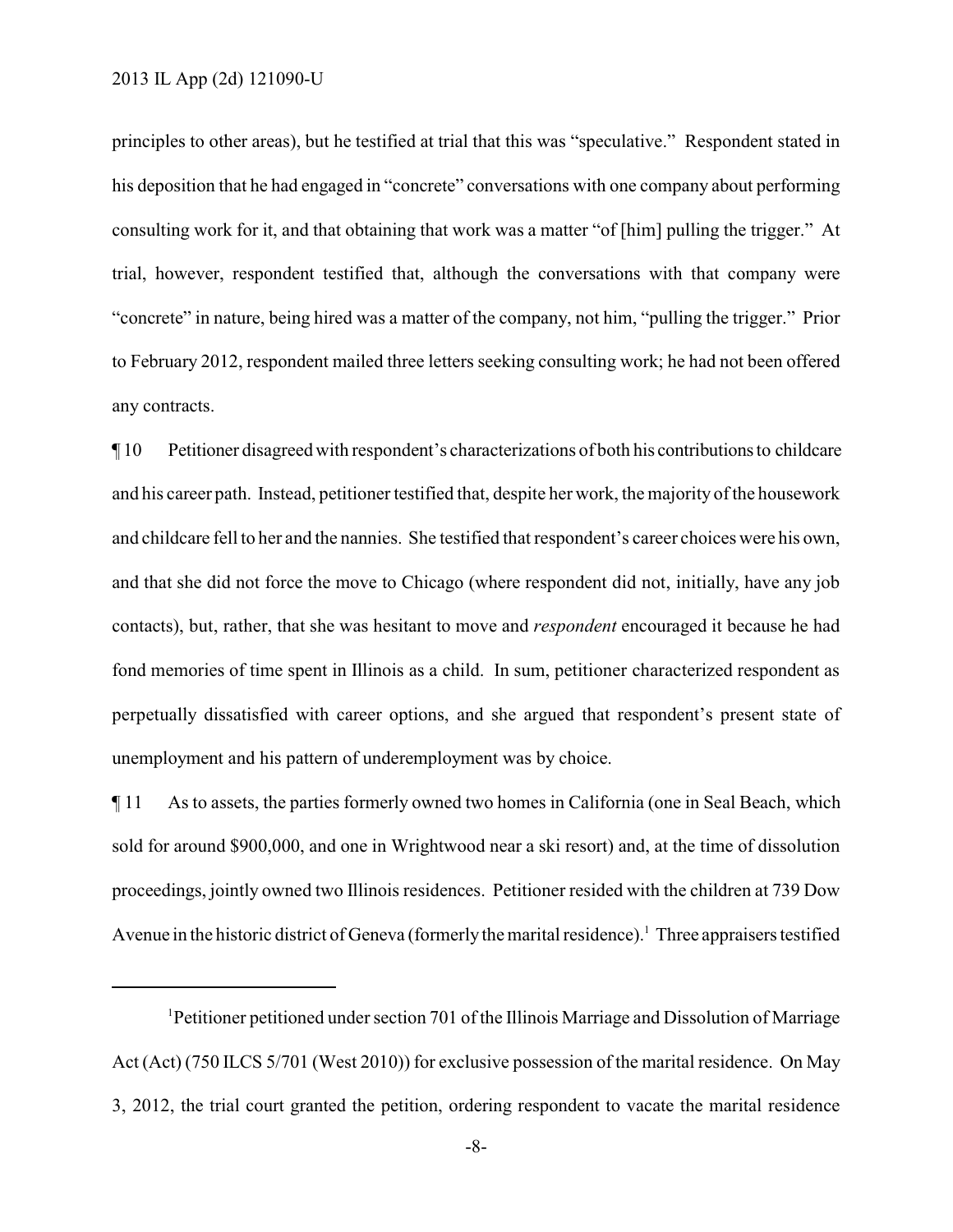to various values of the home, and the trial court ultimately found its value to be \$420,000. The second home at 7N104 Blackhawk Drive in South Elgin was purchased by the parties in May 2011, as a residence for respondent. The court found its value to be \$275,000.

¶ 12 In a joint exhibit, the parties stipulated to the value of their other marital assets and liabilities. Further, the parties own four cars free of any debts or obligations. The family took two or three vacations per year and traveled to Alaska, Barbados, Florida, Germany, Hawaii, Hungary, London, Louisiana, New York, San Francisco, Sedona, and Washington D.C., staying in four- and five-star hotels. The family also took several summer trips to a lake cabin in Wisconsin, went to DisneyWorld, and took a 10-day Royal Caribbean cruise. The parties have saved over \$1 million in retirement funds. Further, they have contributed around \$107,000 to college savings accounts.

#### ¶ 13 B. Dissolution Judgment

¶ 14 On September 14, 2012, the trial court entered the dissolution judgment. The court found that petitioner made substantial contributions to the marital estate, but that respondent did not equally contribute to the acquisition of, preservation of, or increase in value of the marital property. ¶ 15 The court found that respondent did not meet the requirements necessary for a maintenance award, as he is highly educated and able to work in a variety of fields. Specifically, the court found:

"[a]lthough [respondent] has the capacity to earn a substantial salary as a consultant and has testified that he only need pull the 'trigger' to attain those positions, he has chosen to be

within 24 hours. Respondent filed an interlocutory appeal, and this court affirmed the trial court's decision. *In re Marriage of Akers*, No. 2-12-0526 (Aug. 22, 2012) (unpublished order under Sup. Ct. R. 23)).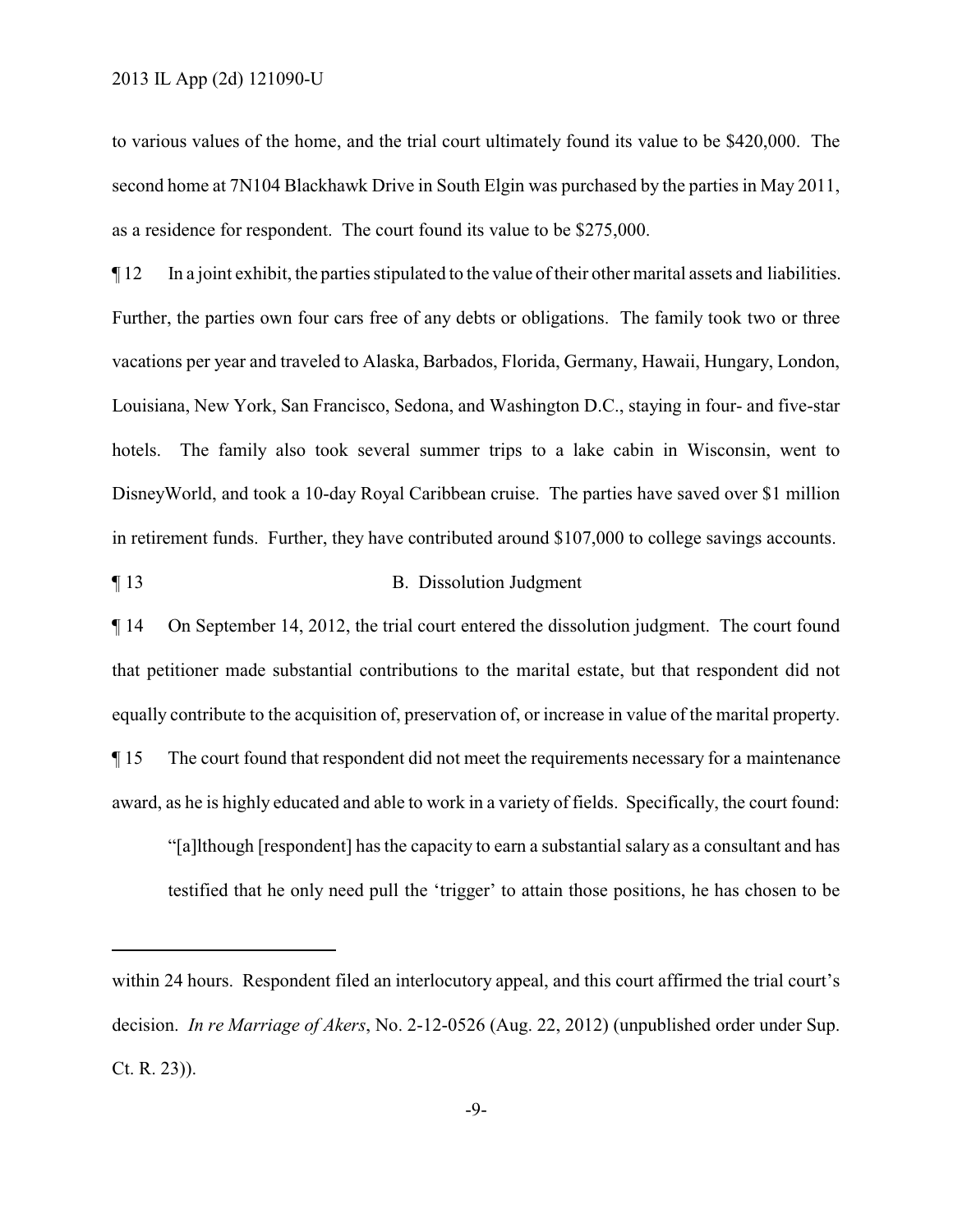underemployed. Further, the court finds that [respondent] is lacking credibility as it relates to his employment decisions. Nor can it be said that the parties intended [respondent] to obtain his Ph.D. only to become a man of leisure."

¶ 16 The court found that, given respondent's employment status (*i.e.*, unemployment), his child support obligation would be abated for six months following the dissolution judgment. Thereafter, assuming respondent was employed, child support would be set according to the existing guidelines. In the event that respondent had not yet found full-time employment, the court would impute upon him "a minimum of \$40,000 in earnings."

¶ 17 Further, the court found that respondent dissipated marital funds. Specifically, it found that respondent spent large sums of marital assets on attorney fees, owing his attorneys, at the time of trial, \$192,000. The court noted that respondent: (1) paid a certified public accountant \$1,800 to assist him on his income and expense affidavit; (2) paid close to \$3,000 to appraise the parties' homes; and (3) filed unnecessary, overly-litigious pleadings and subpoenaed five airlines to retrieve information petitioner had already provided. The court concluded that respondent dissipated marital assets on unnecessarylegal fees and noted that its division of propertytook into account respondent's dissipation of the estate.

¶ 18 In non-retirement assets (consisting of the homes, vehicles, bank accounts, and stock), the court awarded petitioner about \$288,715.30. The court awarded respondent about \$221,398.52 in non-retirement assets. The court ordered that petitioner's 9,000 shares of BP stock be split equally between the parties.

¶ 19 To distribute retirement assets, the court awarded respondent: (1) about \$717,437.61 in retirement assets; (2) 50% of one monthly annuity; and (3) 100% of the monthly annuities derived

-10-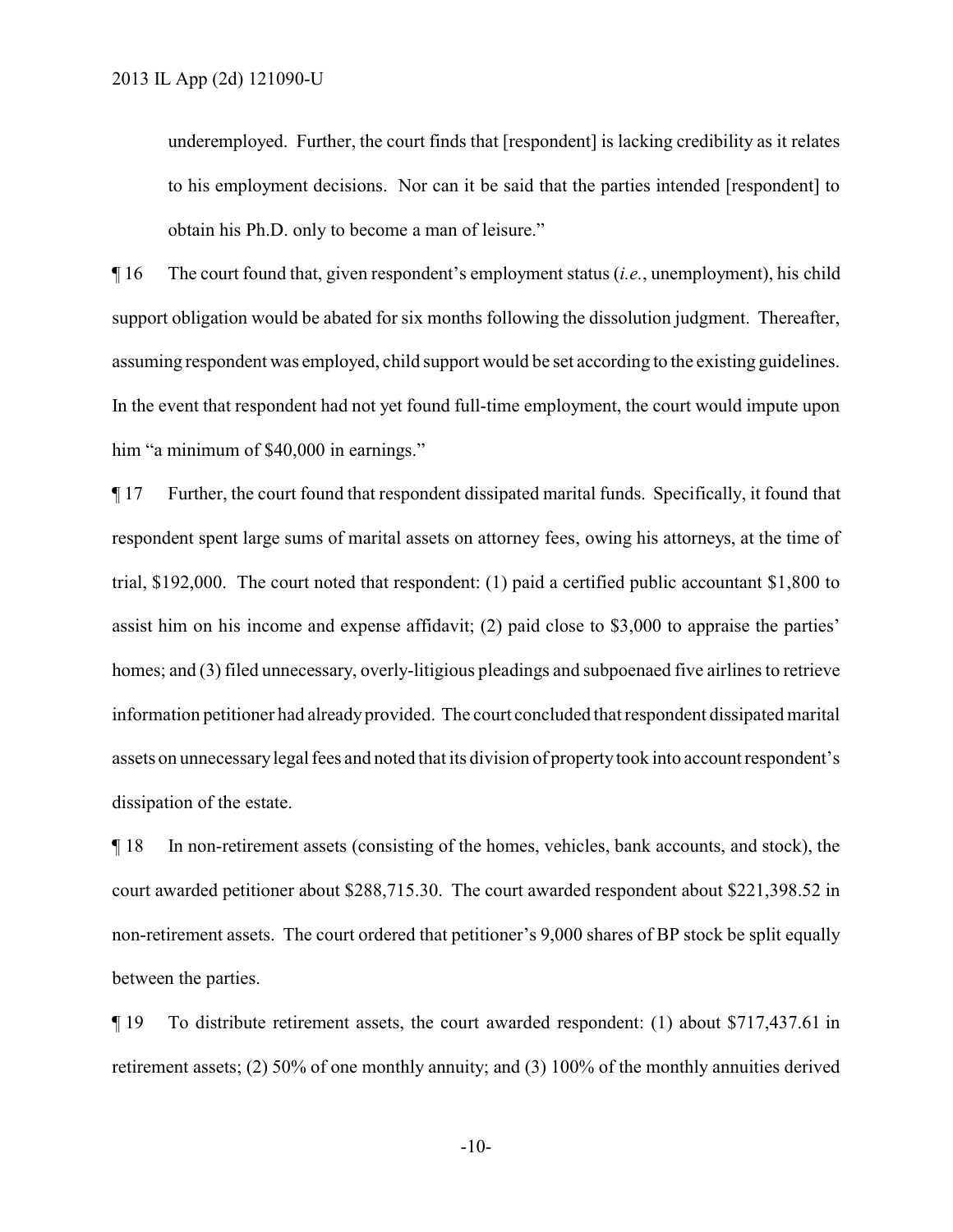from two teaching retirement accounts. The court split most retirement accounts equally; however, two of the accounts (valued at \$40,812.72 and \$220,203.77) were split 60/40 in *respondent's* favor. The court found that a Fidelity retirement account and a pension were partially non-marital and were commenced by petitioner prior to the date of the marriage. Thus, as there was no testimony as to the degree to which the accounts were non-marital, the court divided the Fidelity retirement account (valued at \$81,727.78) and the value of one monthly annuity from a Unocal pension (valued at \$88,362.52) 60/40 in *petitioner's* favor.

¶ 20 As to attorney fees, the court ruled as follows:

"After having otherwise taken into account [respondent's] dissipation in the allocation of property, the total of all attorney's fees and costs paid by each party to date from the marital estate, shall be treated as if it were a contribution by each party equally, such that neither party will be required to reimburse the marital estate for their respective attorney's fees and costs paid to date."

Accordingly, each party was ordered responsible for paying the balance of his or her own attorney fees. Respondent appeals.

- ¶ 21 II. ANALYSIS
- ¶ 22 A. Standards of Review

¶ 23 On appeal, respondent challenges the trial court's orders: (1) denying him maintenance; (2) imputing upon him, for purposes of child support, an income and failing to deviate from the guidelines; (3) finding certain property was petitioner's non-marital property; (4) failing to conduct a hearing on his petition for contribution to attorney fees and finding that respondent's expenditures for attorney fees constituted dissipation; and (5) distributing the marital estate. We review the

-11-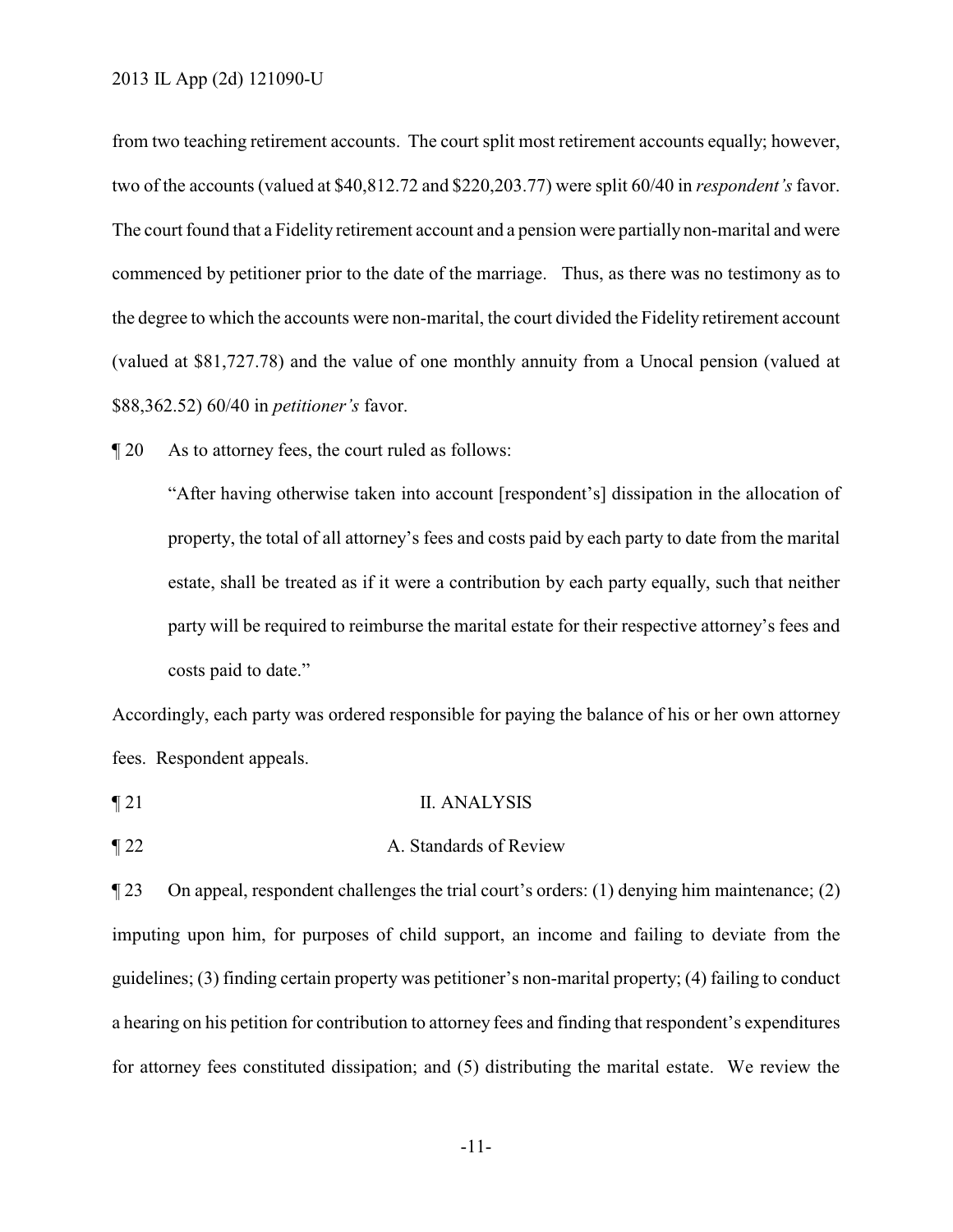maintenance, child support, property distribution, and contribution issues for an abuse of the trial court's discretion. See *In re Marriage of Nord*, 402 Ill. App. 3d 288, 292 (2010) (maintenance); *In re Marriage of Berberet*, 2012 IL App (4th) 110749, ¶ 37 (child support); *In re Marriage of Vancura*, 356 Ill. App. 3d 200, 205 (2005) (property distribution); *In re Marriage of Schneider*, 214 Ill. 2d 152, 174 (2005) (contribution to attorney fees). While the abuse-of-discretion standard is the most deferential standard of review next to no review at all (*In re D.T.*, 212 Ill. 2d 347, 356 (2004)), it does not equate to no review at all. A court abuses its discretion when: (1) its findings are arbitrary or fanciful (*Blum v. Koster*, 235 Ill. 2d 21, 36 (2009)); or where (2) no reasonable person would agree with its position (*In re Marriage of Sanfratello*, 393 Ill. App. 3d 641, 646 (2009)).

¶ 24 The court's findings regarding dissipation and its classification of property as non-marital require factual findings that will not be reversed unless contrary to the manifest weight of the evidence, *i.e.*, where they are unreasonable or not based on the evidence. *Vancura*, 356 Ill. App. 3d at 205; *In re Marriage of Eberhardt*, 387 Ill. App. 3d 226, 233 (2008). To the extent our review of the aforementioned issues requires us to consider an issue of law, our review is *de novo*. *In re Marriage of Crook*, 211 Ill. 2d 437, 442 (2004).

#### ¶ 25 B. Maintenance

¶ 26 Respondent argues first that the trial court abused its discretion where it failed to award him anymaintenance. Respondent's arguments in this regard may be distilled to the following three: (1) the court failed to properly consider respondent's income, needs, and present and future earning capacity, and it lacked a basis in the record to find that respondent was capable of earning a "substantial income" as a consultant; (2) the court failed to consider that the parties enjoyed a high standard of living during the marriage and that respondent lacks the ability to attain that standard of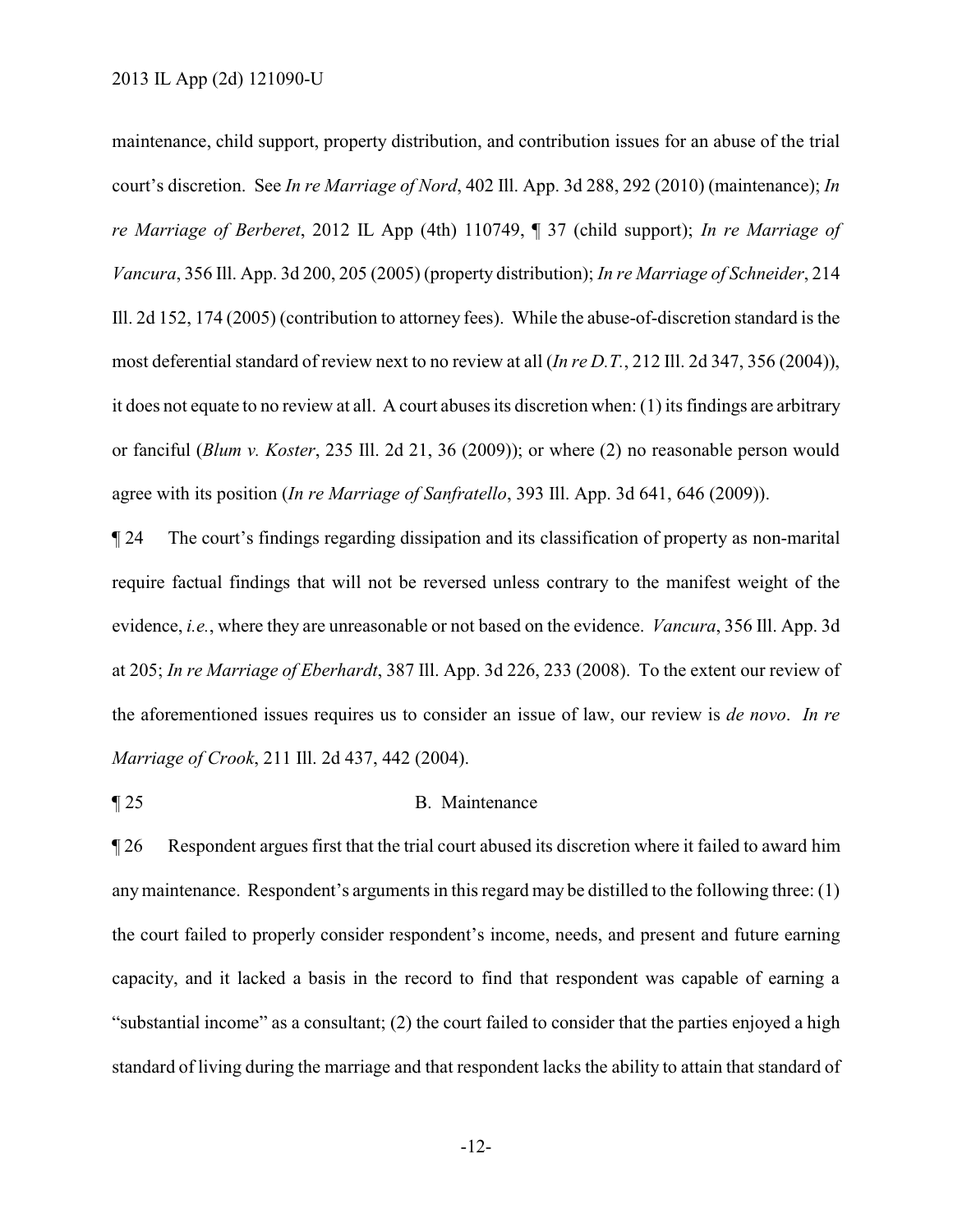living on his own; and (3) the court did not consider that, due to his contributions to domestic duties and his contributions to petitioner's career, respondent's present and future earning capacity was impaired. For the following reasons, we essentially agree with respondent's first argument and conclude that, where it failed to award him *any* maintenance, the court abused its discretion.

¶ 27 Section 504(a) of the Act provides that a trial court may grant temporary or permanent maintenance for either spouse in amounts and for periods of time as the court deems just. 750 ILCS 5/504(a) (West 2010). The court has "wide latitude to consider the needs of the parties and is not limited to the factors enumerated in section 504." *In re Marriage of Schlitz*, 358 Ill. App. 3d 1079, 1084 (2005). However, section 504(a) enumerates 12 factors a court must consider:

"(1) the income and property of each party, including marital property apportioned and non[]marital property assigned to the party seeking maintenance;

(2) the needs of each party;

(3) the present and future earning capacity of each party;

(4) any impairment of the present and future earning capacity of the party seeking maintenance due to that party devoting time to domestic duties or having forgone or delayed education, training, employment, or career opportunities due to the marriage;

(5) the time necessary to enable the party seeking maintenance to acquire appropriate education, training, and employment, and whether that party is able to support himself or herself through appropriate employment or is the custodian of a child making it appropriate that the custodian not seek employment;

(6) the standard of living established during the marriage;

(7) the duration of the marriage;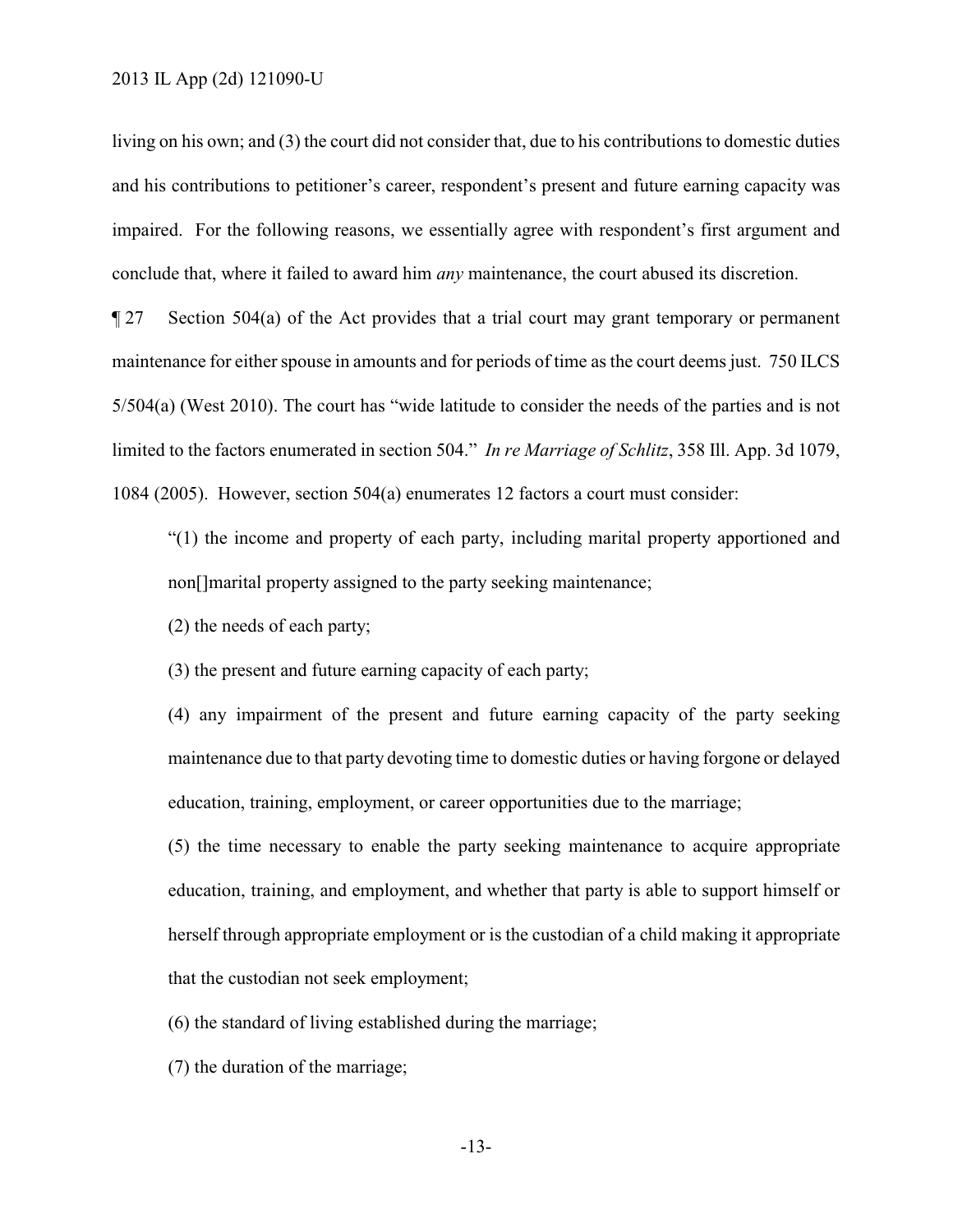(8) the age and the physical and emotional condition of both parties;

(9) the tax consequences of the property division upon the respective economic circumstances of the parties;

(10) contributions and services by the party seeking maintenance to the education, training, career or career potential, or license of the other spouse;

(11) any valid agreement of the parties; and

(12) any other factor that the court expressly finds to be just and equitable." 750 ILCS  $5/504(a)(1)-(12)$  (West 2010).

No one factor from section 504(a) is dispositive of whether the trial court should order maintenance. *In re Marriage of Brankin*, 2012 IL App (2d) 110203, ¶ 10.

¶ 28 Here, the trial court denied respondent maintenance on the bases that he: is highly-educated, able to earn a "substantial" salary as a consultant, has chosen to be underemployed, lacks credibility relating to his employment decisions, and, despite his Ph.D., has become a "man of leisure." The trial court is not required, when making a maintenance decision, to make explicit findings as to which statutory factors it considered. *Blum*, 235 Ill. 2d at 37. However, here, the *only* section 504(a) factor the court implicitly referenced in its order denying respondent maintenance is subsection (a)(3) (present and future earning capacity).<sup>2</sup> Because the court's subsection (a)(3) findings lack support in the record and *other* section 504(a) factors weigh in favor of temporary maintenance, we conclude the court abused its discretion.

¶ 29 The court did not, apparently, consider, per subsections (a)(1) and (2), respondent's income and needs. Here, respondent's affidavit of expenses listed \$8,973 in monthly expenses. Even if

<sup>&</sup>lt;sup>2</sup>Or, possibly, the catchall provision in (a)(12).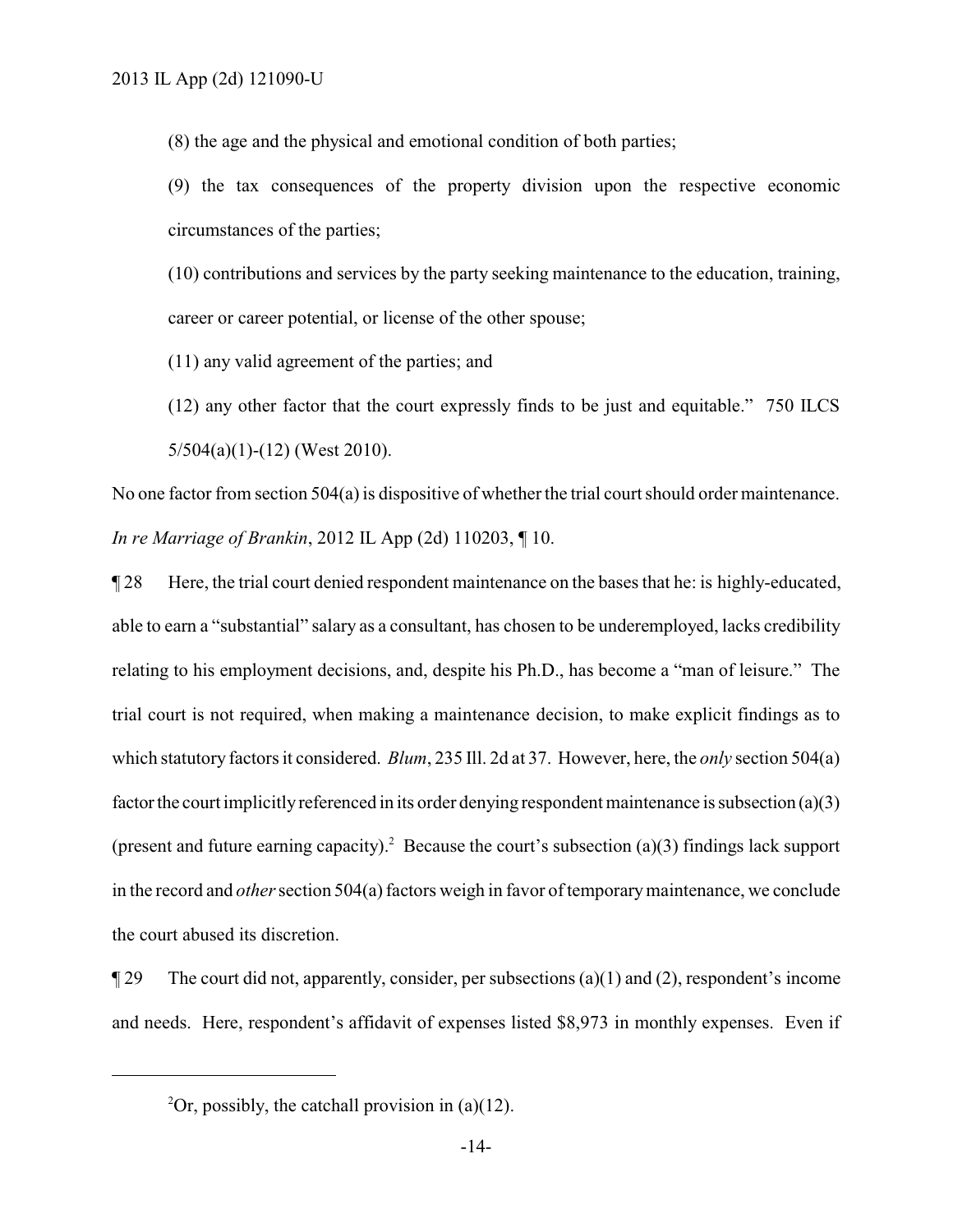inflated (and we note that the trial court made no express finding in that regard), respondent, at the time of dissolution, was *unemployed*. Accordingly, regardless of his actual monthly expenses, respondent will likely not meet them without an income. See, *e.g.*, *In re Marriage of Shinn*, 313 Ill. App. 3d 317, 323 (2000) (noting that even where, unlike here, a spouse is *employed*, "[m]aintenance may be appropriate where a spouse is not able to earn enough money to meet his needs \*\*\*"). In contrast, at the time of dissolution, petitioner was earning more than \$225,000 per yearin base salary alone. While one goal of maintenance is to terminate the financial interdependence of spouses, another is to allow an ex-spouse *time and resources* to achieve self-sufficiency. *In re Marriage of Keip*, 332 Ill. App. 3d 876, 879-80 (2002). Here, where (regardless of the reasons), one spouse was unemployed and one spouse was earning a high salary, the rehabilitative goal of maintenance mandated a temporary award. See also *Brankin*, 2012 IL App (2d) 110203 at ¶ 9 (maintenance is designed to be rehabilitative). $3$ 

¶ 30 Further, in our view, the court's analysis per subsection (a)(3) ofrespondent's *present* earning potential was flawed and unreasonable. Again, the court viewed respondent's present state of unemployment (and, prior thereto, of underemployment) as being of his own making, noting further that it could not be said that the parties intended for respondent to obtain his Ph.D. only to become "a man of leisure." In so doing, the court rejected respondent's explanation that he reduced his workload to be available to the children as petitioner's workload and travel increased. Preliminarily, we note that section 504(a) does not explicitly list the motivations for or wisdom of employment

 $3$ The court also did not apparently consider the fact that the parties were married a moderately long time (almost 19 years) (section 504(a)(7)), are in their 50's (section 504(a)(8)), and enjoyed a lifestyle commensurate with a high income (section 504(a)(6)).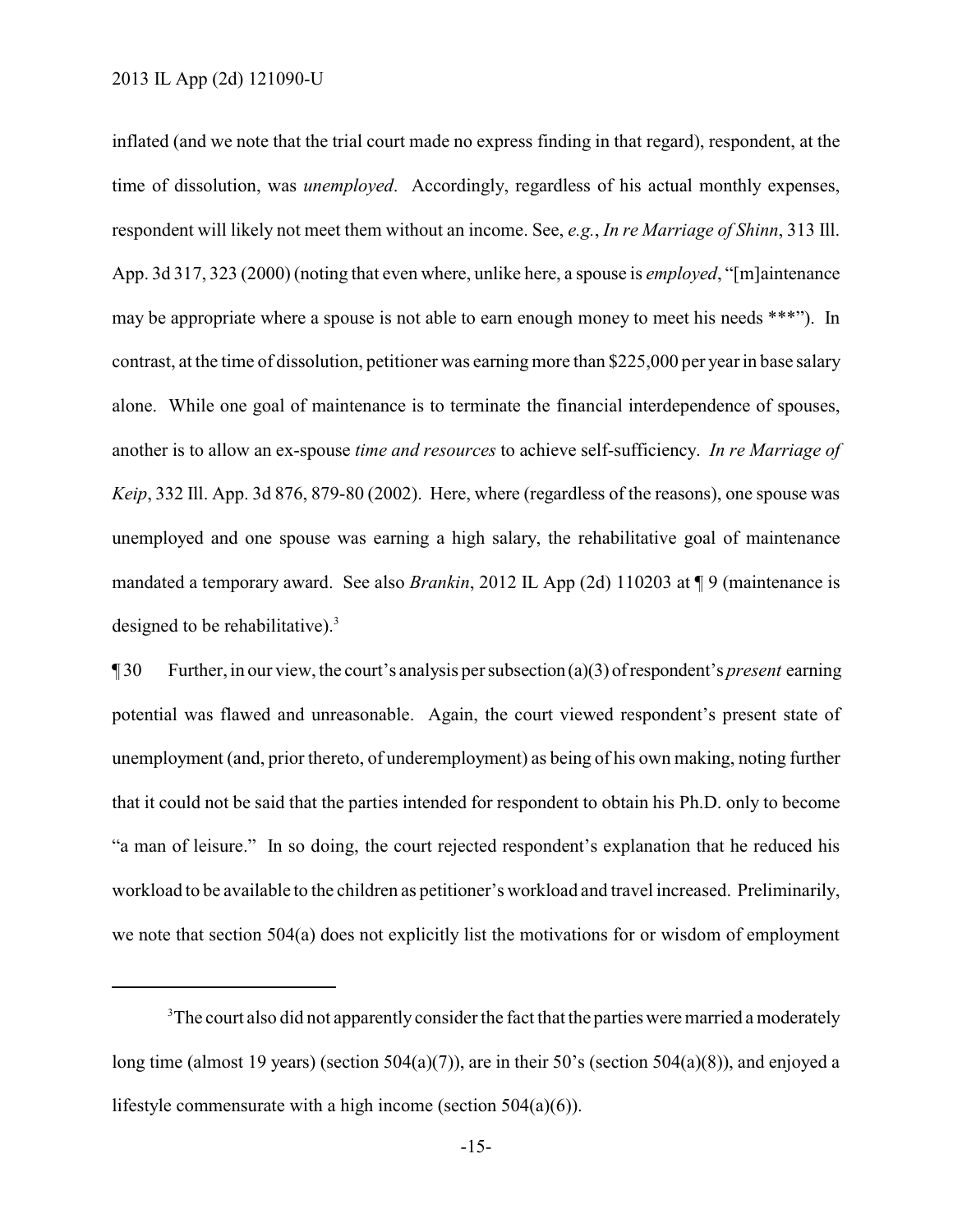decisions (particularly ones, as here, that preceded the petitions for dissolution) as relevant to determining whether to award maintenance. There was no evidence presented, for example, that respondent's workload decreased over the years and that he chose unemployment with the hopes of one day receiving maintenance.

¶ 31 However, to the extent the reasons for employment decisions are relevant, the court, at least to some degree, improperly penalized respondent for decisions that were made by, and were beneficial to, the family. For example, the court's finding that petitioner chose to be *under*employed is an implicit reference to his employment over the course of the marriage (as, at the time of dissolution, respondent was not merely underemployed, he was completely unemployed). It is true that, in 2008, after working full time at Aurora University, respondent rejected another contract and instead worked part time as an adjunct professor at NIU. However, we think, for maintenance purposes, it is relevant that, for the vast *majority* of the marriage, respondent *was* employed, full time, in the education field. Respondent's increased availability to the family, on the occasions where he was not employed full time, remained, even with the assistance of tutors or nannies, wellsuited to the family's needs and petitioner's career. Further, whether or not respondent *enjoyed* working part-time and took advantage of the fact that, over the course of the marriage, his wife was the primary breadwinner, the evidence also reflected a family choice to embrace the flexibility of respondent's career. See *In re Marriage of Keip*, 332 Ill. App. 3d 876, 881 (2002) (denial of or an insufficient award of maintenance may be an abuse of discretion where the work schedule of the spouse seeking maintenance was well-suited and appropriate to the family's schedule and reflected a family choice). In other words, when respondent was not employed full time, it worked to the family's overall benefit. For example, in 2003, after problems with live-in nannies, the parties

-16-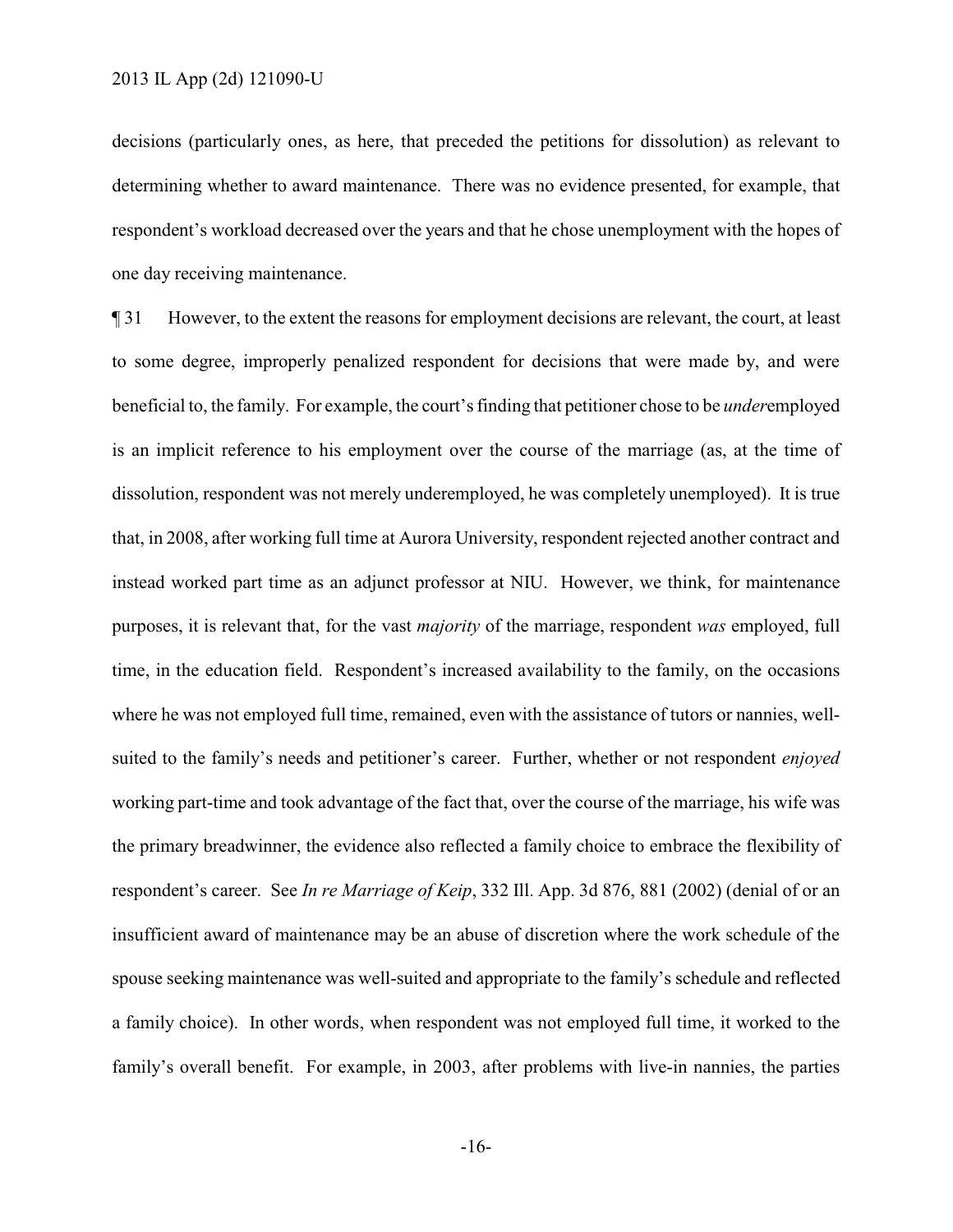agreed that one of them must quit his or her job; they agreed, based upon salary and career goals, that respondent would quit. That respondent might have been willing or happy to do so, or whether he agreed that it made the most sense for their family, does not detract from the fact that it was a joint decision, which worked in the family's favor.<sup>4</sup>

¶ 32 Finally, regarding the court's reference to the parties'intentionsforrespondent's employment after he obtained his Ph.D., we note that the parties moved to Illinois only six months after that degree was acquired. Before the move, respondent used his Ph.D. as an adjunct assistant professor at USC and then, after the move, he worked full time as a professor at Aurora University. Although the court could have found respondent chose to be unemployed by rejecting a contract at Aurora University and possibly rejecting an opportunity to teach a class at NIU, we again note that those choices were made prior to the dissolution proceedings and should not, for maintenance purposes, be isolated from respondent's employment history over the course of the nearly 19-year marriage. ¶ 33 The court's analysis pursuant to section 504(a)(3) ofrespondent's*future* earning capacity was also flawed and unreasonable. The court's finding that respondent is capable of earning a "substantial salary" as a consultant is speculative at best. Even if respondent is correct in his

 $4$ At trial and on appeal, the parties dispute the extent to which respondent sacrificed his career for petitioner's career and the extent to which his earning capacity was forgone or delayed due to devoting time to domestic duties. See 750 ILCS 5/504(a)(4), (10) (West 2010). We need not engage in this analysis because we find, for other reasons, that the denial of maintenance was improper. We do note, however, that, despite his devotion to domestic duties, and even if petitioner's ability to prosper at work was partially possible by respondent's availability at home, respondent was clearly able to further his education and career by virtue of obtaining a Ph.D. and becoming a professor.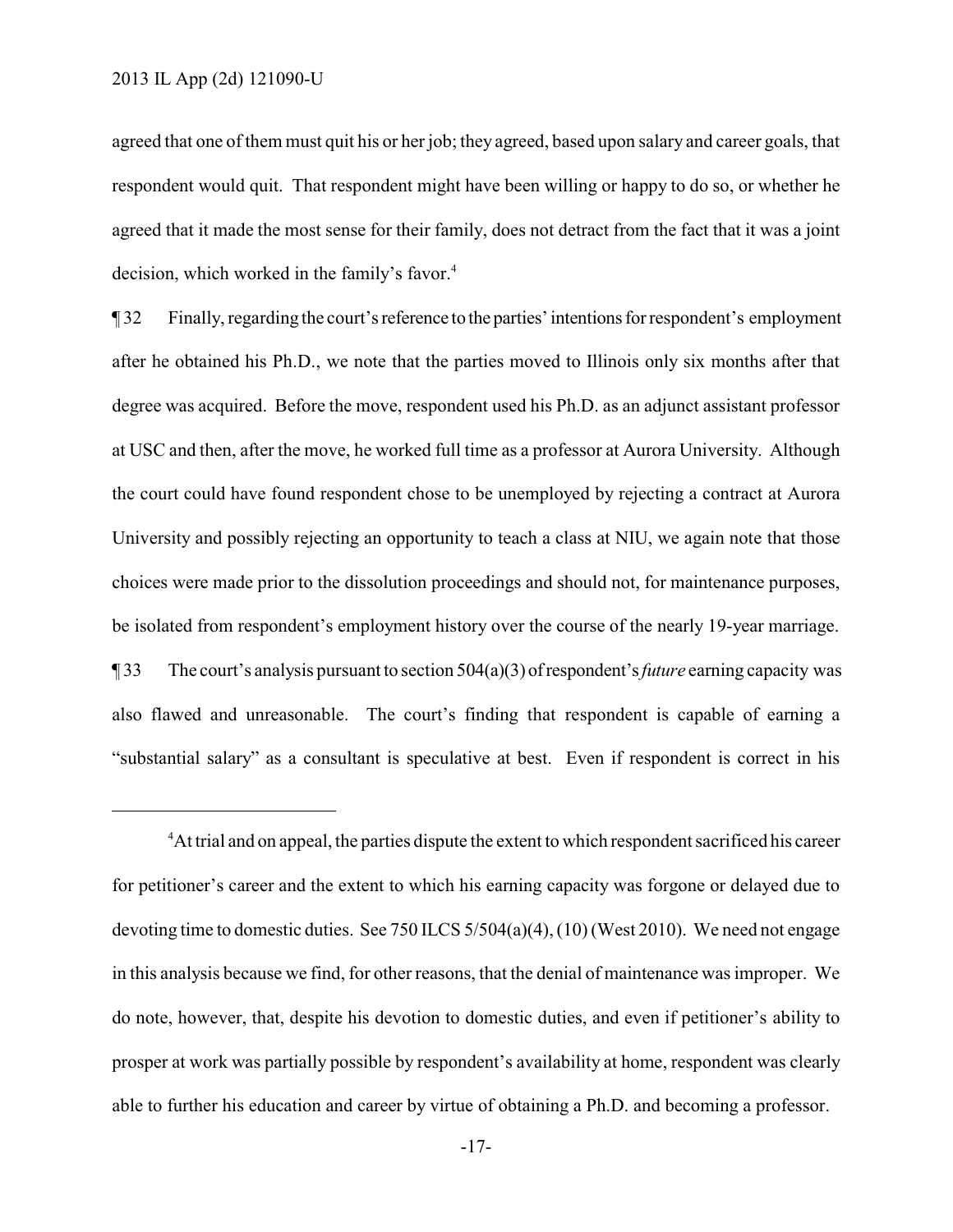assessment that, as a consultant, he could earn \$120 per hour (which he testified was "speculative"), he has spent more than 15 years as an educator and has no experience as a consultant. As he has never worked as a consultant and no other testimony regarding such income potential was received, any salary potential as a consultant is purely speculative. See *In re Marriage of Harlow*, 251 Ill. App. 3d 152, 159 (1993) (when considering the receiving spouse's present or future ability to become self-sufficient, the court "should only consider the evidence presented, not mere speculation"). Further, other than his own testimony and estimation that a future position in education would earn him around \$40,000 or \$50,000, there was no evidence presented regarding respondent's earnings potential if re-employed in the education field. If past earnings are any indication of future earnings, respondent's most recent full-time salary as a professor with a Ph.D., was \$50,000 annually—his highest salary over the course of the marriage—which is consistent with his estimation at trial. Thus, to the extent that the court found evidence in the record supporting a finding of an income significantly higher than that, its finding was contrary to the manifest weight of the evidence.

¶ 34 We suspect that the trial court may have denied maintenance, in part, to motivate respondent to find a job commensurate with his education. However, when making a maintenance decision, the court must strike a *balance* between an incentive to achieve self-sufficiency and a realistic appraisal of whetherself-sufficiency is even possible. *Keip*, 332 Ill. App. 3d at 833; *Harlow*, 251 Ill. App. 3d at158 ("the trial court must balance the realistic ability of the spouse to support [himself] in some approximation of the standard of living enjoyed during their marriage against a goal of financial independence."). Here, the only evidence received regarding the *availability* of positions in the education field came from respondent, who testified that obtaining such positions was currently very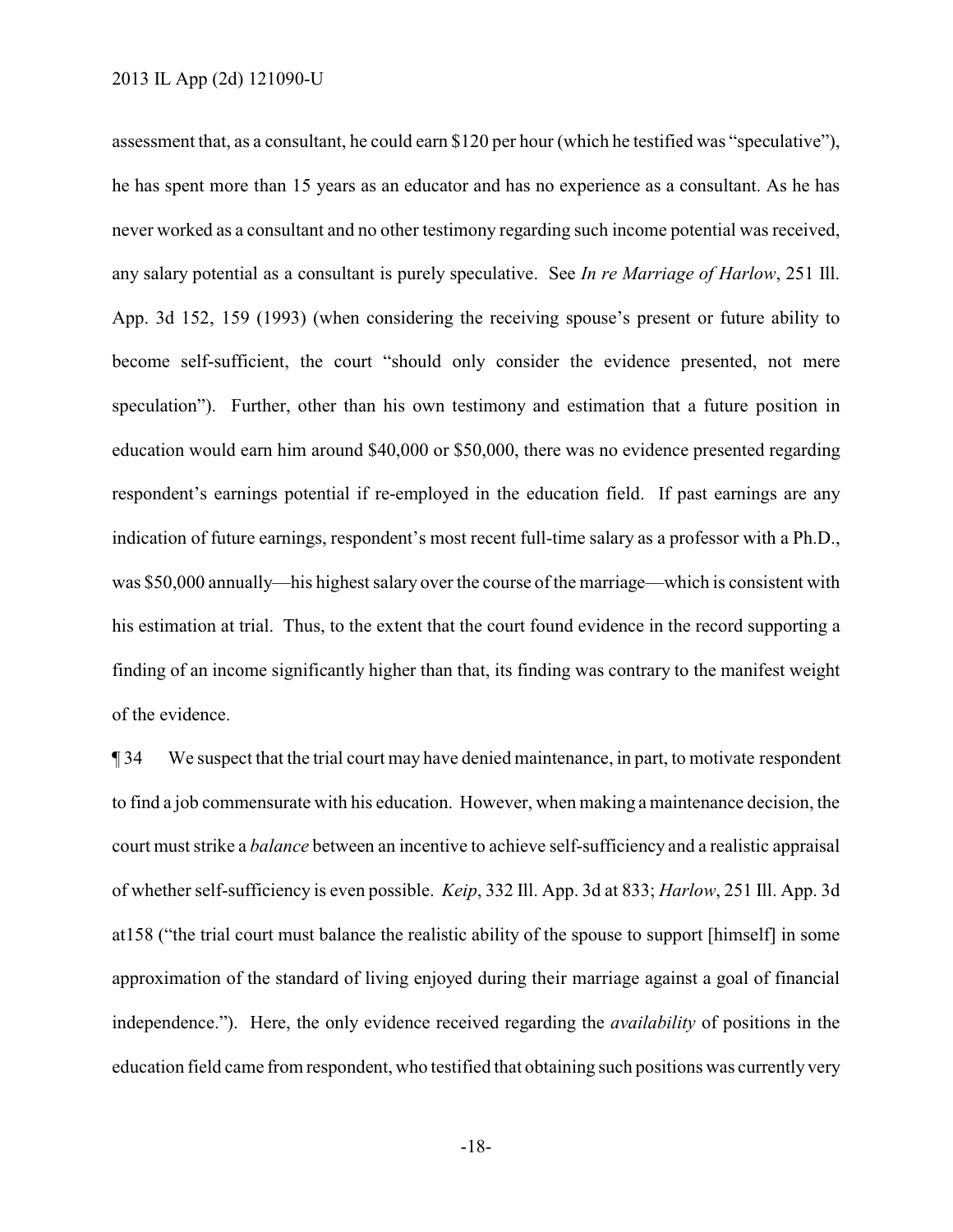difficult and he estimated that it could take at least one year to do so.<sup>5</sup> Accordingly, there was almost no evidence received regarding respondent's realistic employment and income prospects.

¶ 35 Petitioner argues that the trial court awarded respondent substantial assets, which it considered, pursuant to section 504(a)(1), in its decision to deny maintenance. She asserts that respondent was awarded over \$143,000 in cash, along with restricted stock and 60% of petitioner's deferred compensation "that will be distributed over the next couple of years." Respondent disputes that the aforementioned award is income-producing, and notes that the cash award, as his only income, will be depleted quickly, particularly once child-support payments begin.

¶ 36 We reject petitioner's argument. It appears that most of respondent's award consists of retirement accounts and other non-income producing assets. Petitioner cites no support for her assertion that the deferred compensation will actually be distributed "over the next couple of years" and, in any event, that does not presently help respondent. Again, at the time of dissolution, respondent was *unemployed*. The non-retirement assets are not income-producing and, where the assets awarded are generally not income-producing, Illinois law is clear that one is not required to liquidate assets in order to generate income upon which to live. *Id.* at 882; see also *Brankin*, 2012 IL App (2d) at ¶¶ 14, 21-22. "[A] spouse need not be reduced to poverty before maintenance is appropriate nor is [he] required to sell or impair [his] assets in order to support [himself] in a manner commensurate with the standard of living established during the marriage; these factors are particularly significant when, as here, the former spouse has sufficient income to pay some

<sup>&</sup>lt;sup>5</sup>We note that the suggestion that respondent, age 52, with a Ph.D. in educational psychology, should now pursue a marketing career because he did marketing work more than 20 years ago is, frankly, unrealistic.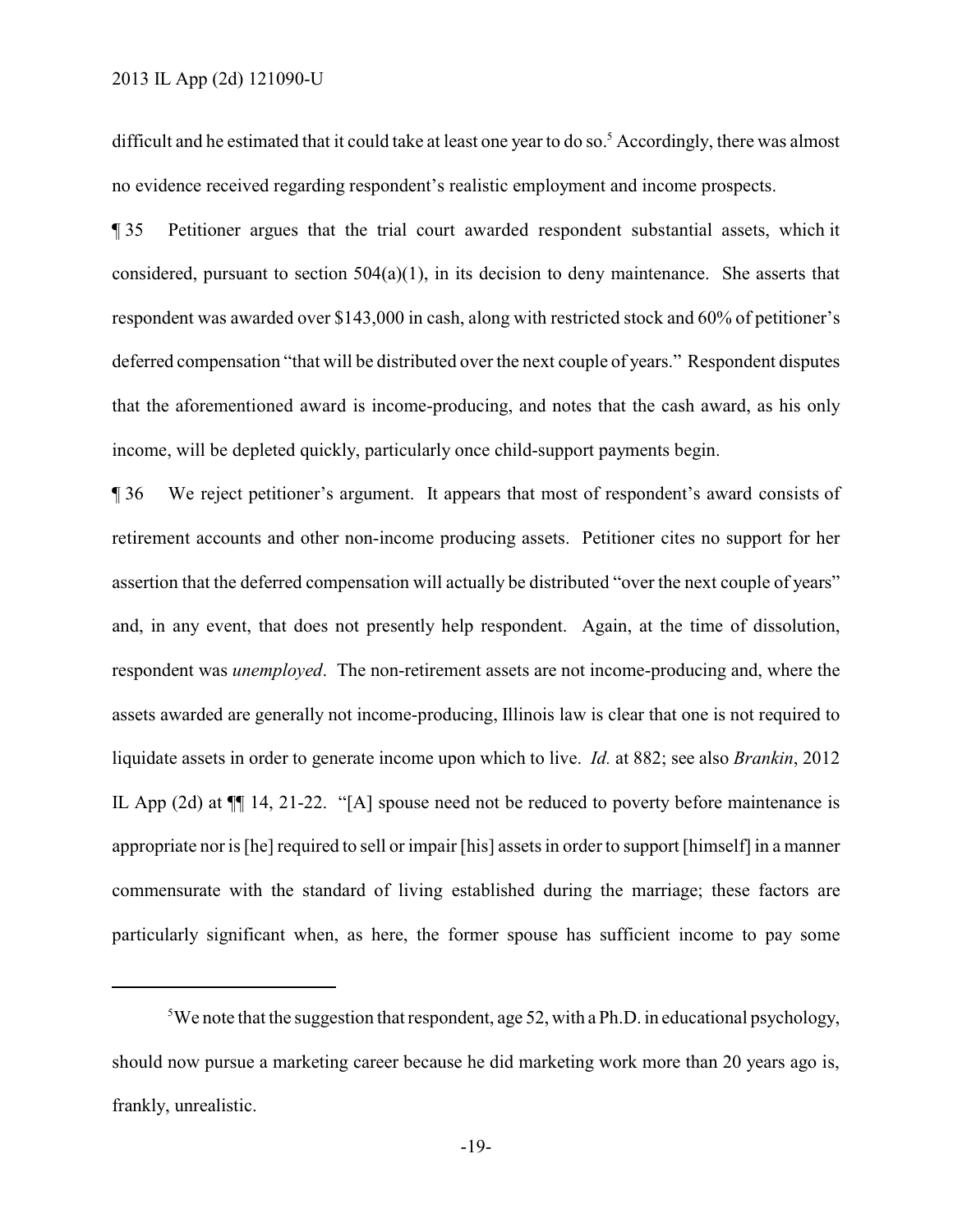maintenance while meeting [her] own needs." *In re Marriage of Harlow*, 251 Ill. App. 3d 152, 157- 58 (1993).

¶ 37 Further, we reject petitioner's assertion that *In re Marriage of Schuster*(224 Ill. App. 3d 958 (1992)) stands for the proposition that awarding maintenance to a highly-educated spouse, such as respondent here, is an abuse of discretion. There, the respondent husband switched from a full-time law career to a career in commodities trading; however, while trading (unsuccessfully), he continued practicing law part time in the evenings. The court found, therefore, that rehabilitative maintenance was unnecessary where the respondent had proved capable of providing for himself without assistance from his ex-spouse. *Schuster*, 224 Ill. App. 3d at 971-72. Here, respondent was *unemployed* at the time of dissolution. As such, there was no proof that he was capable of providing for himself without petitioner's assistance.

¶ 38 In sum, the trial court abused its discretion in declining to award respondent temporary, rehabilitative maintenance.<sup>6</sup> Consideration of the section 504(a) factors, particularly given

 ${}^{6}$ For the sake of judicial efficiency, we note that the court's decision not to award permanent maintenance did not constitute an abuse of discretion. A denial of permanent maintenance is not an abuse of discretion where the ex-spouse was employed during the marriage and seemingly has the potential to become self sufficient. *Brankin*, 2012 IL App (2d) 110203 at ¶ 23. Examples of evidence that would affect whether an award should be permanent or temporary and, if temporary, for what duration, include educational background, educational pursuits, and income at the time of the dissolution. *Keip*, 332 Ill. App. 3d at 882. Here, respondent's non-existent income at the time of dissolution warranted a temporary, rehabilitative maintenance award. Given the property distribution and respondent's educational background and employment history as a professor,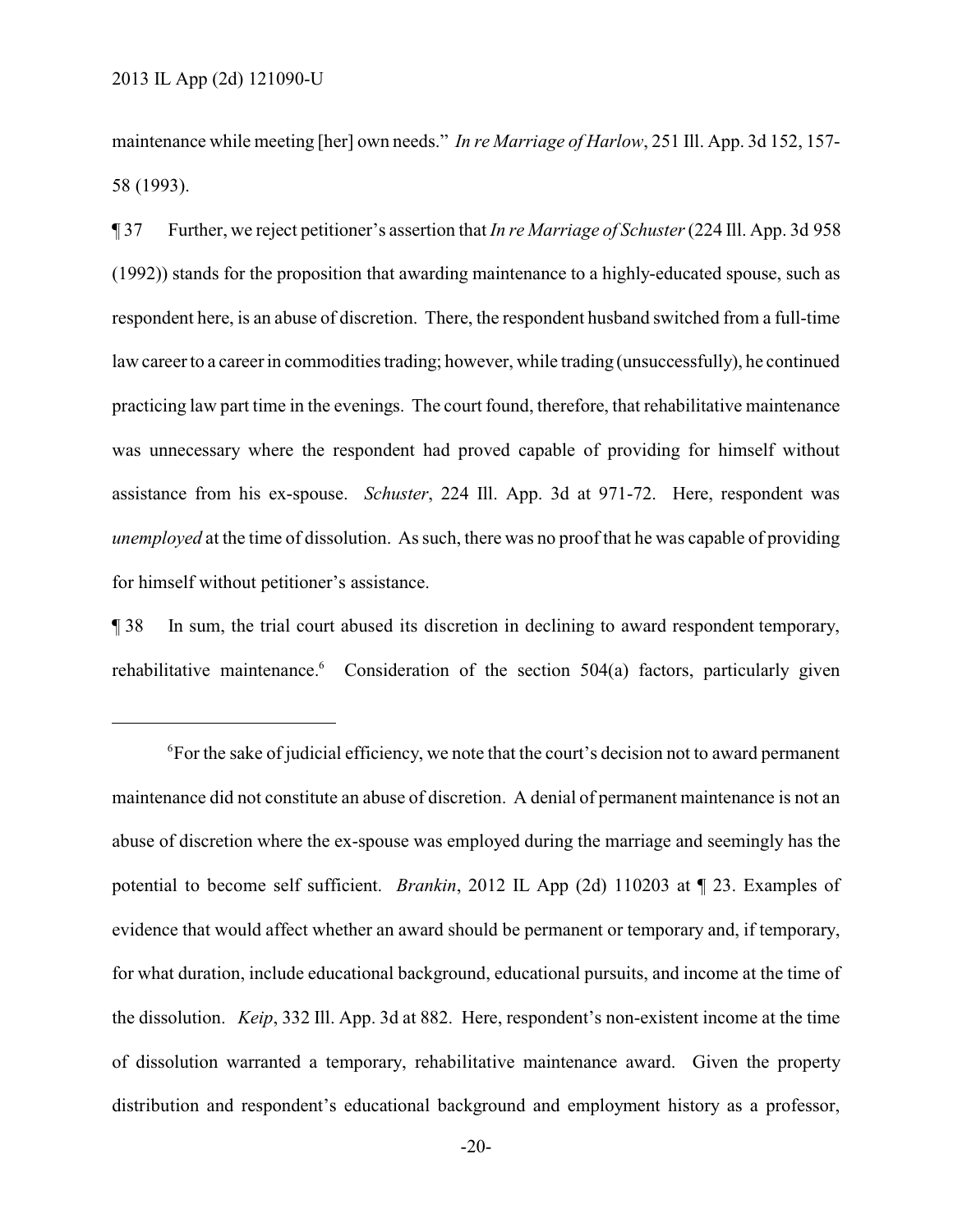respondent's unemployment status at the time of dissolution, reflects that a rehabilitative maintenance award was appropriate. The court's goal of providing respondent an incentive to become fully employed and self-sufficient could have been easily achieved through a temporary, reviewable maintenance award. We note that the court recognized that, without a six-month deferment, respondent would be unable to pay child support. Consistent therewith, a temporary, reviewable maintenance award contingent on respondent finding suitable employment is warranted. We remand for the court to assess respondent's current employment status and financial situation and to impose, if appropriate, maintenance consistent with this court's opinion.

#### ¶ 39 C. Child Support: Deviation and Obligation

¶ 40 Respondent argues next that the trial court erred where it ordered that, upon expiration of a six-month period, respondent would, if employed, pay child support pursuant to the guidelines established by section 505(a) of the Act (750 ILCS 5/505(a) (West 2010)). If respondent is not employed at the end of six months, however, he will be required to pay guideline child support based upon the imputed income of \$40,000. Respondent asserts that the court's order constitutes an abuse of discretion because, by mandating that respondent deduct from his imputed earnings and add to petitioner's substantial income, the finding reaches an inequitable result (*i.e.*, respondent alreadyhas insufficient funds from which to meet his monthly expenses, let alone maintain the standard of living enjoyed during the marriage) and ignores the best interests of the children (*i.e.*, respondent will lack

however, we cannot say that the court abused its discretion in determining that, given the property distribution, were respondent to obtain a full-time teaching position, he would be able to meet his needs, approximate the lifestyle enjoyed during the marriage, and be self-sufficient without assistance from petitioner.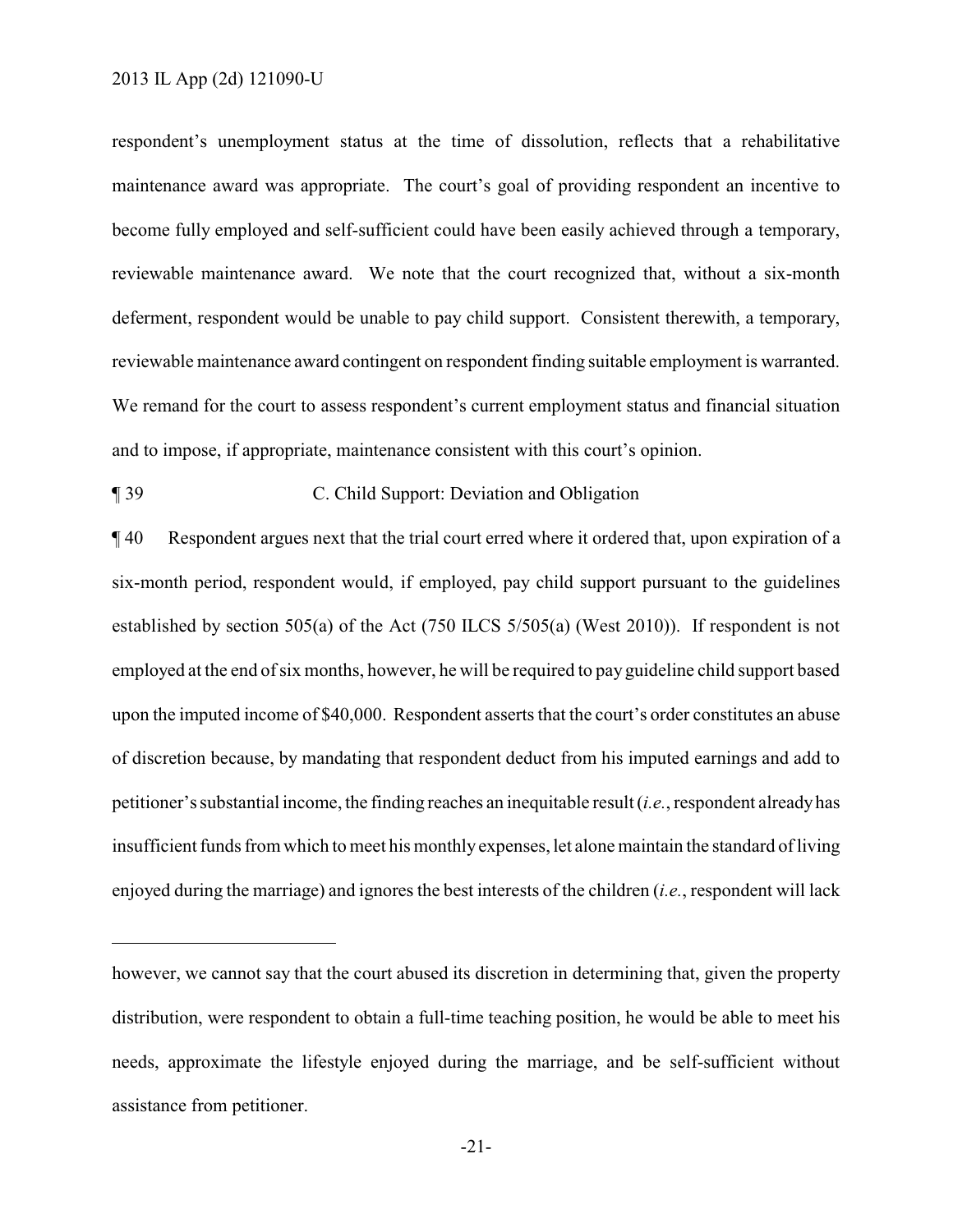sufficient funds to care for the children while in his possession and his involvement with them will be adversely affected in that he will be substantially unable to participate with them in various activities (citing *Berberet*, 2012 IL App (4th) 110749 at ¶ 39)). We disagree.

¶ 41 First, the court did not err in imputing an income, should respondent be unemployed at the expiration of a six-month period. In order to impute income, a court must find that one of the following factors applies: (1) the payor is voluntarily unemployed; (2) the payor is attempting to evade a support obligation; or (3) the payor has unreasonably failed to take advantage of an employment opportunity. *In re Marriage of Gosney*, 394 Ill. App. 3d 1073, 1077 (2009). Here, the second factor is inapplicable; however, the court could have imputed income based upon either the first or third factors.

¶ 42 Specifically, the evidence reflected that, in 2008, after working full time at Aurora University, respondent rejected another contract. Thereafter, he worked part time as an adjunct professor at NIU. Respondent testified that he was not offered a continuing teaching position at NIU after the summer of 2010. However, petitioner challenged that account, asserting that respondent rejected an opportunity to work in the summer of 2011 because he would miss a scheduled bike ride. The court, upon hearing the evidence, found that respondent's explanations for his employment decisions were not credible. Indeed, on September 14, 2012, when discussing its judgment with the parties, the court stated "[Respondent] has chosen to be underemployed for a significant period of time. And I do not believe that he can continue to do so. He has turned down work opportunities the court has found and walked away from work opportunities the court has found." Thus, where the court rejected respondent's explanations and there existed evidence that he rejected employment opportunities, we cannot find the court abused its discretion in concluding, for child support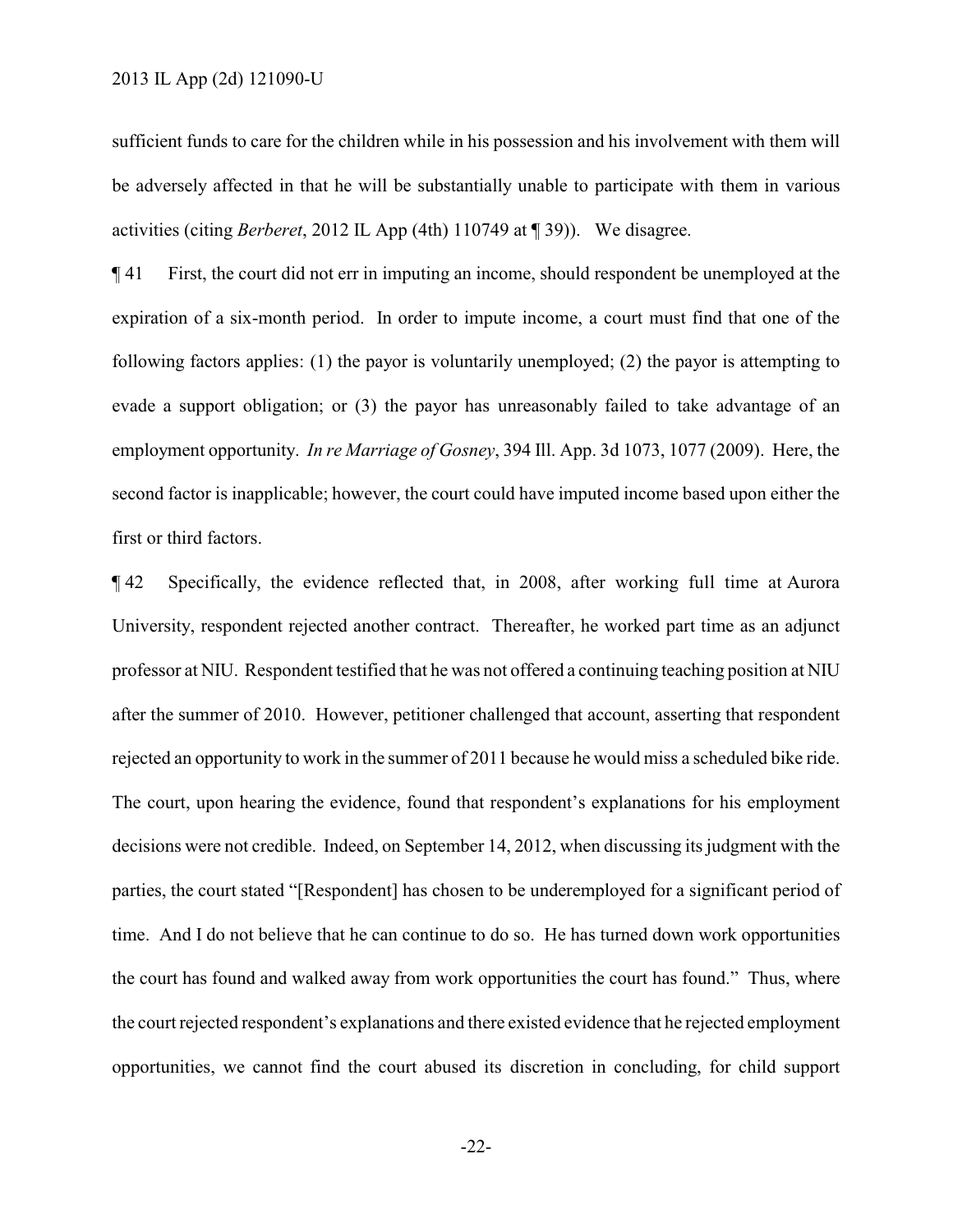purposes, that respondent was voluntarily unemployed or rejected an employment opportunity and, thus, in imputing upon him an income.

¶ 43 Respondent argues that, instead of ordering that he pay the guideline support amount applicable to his salary and/or the imputed income, the court should have applied a downward deviation from the guidelines. We disagree. At some point (possibly already) respondent will be employed and, if necessary, he may at that time need to move to modify his support obligations or for a downward deviation from the support guidelines. However, at the time of dissolution (and unlike in *Berberet*), respondent's future employment and salaryremained speculative; thus, whether a downward deviation is necessary remains uncertain. Further, we note that, given respondent's former salaries, the court did not abuse its discretion in determining that imputing a \$40,000 income after six months would be appropriate.

¶ 44 Finally, it appears that respondent also asserts, essentially, that the court should not have imposed upon him *any* child support obligations, in part arguing that requiring him to pay child support of any amount is not in the children's best interest because he will be unable to afford to participate in activities with them. We reject this notion. The court did not abuse its discretion in declining to completely absolve respondent from contributing to the support of his children, which is not contingent on the fact that petitioner can meet their needs. See *In re Marriage of Rai*, 189 Ill. App. 3d 559, 571 (1989) ("We do not believe that because children receive adequate support as a result of one parent's efforts the other parent is excused from all obligations of support"). Indeed, the court in *Schuster*, 224 Ill. App. 3d at 974, rejected the respondent-husband's argument that, due to the petitioner-wife's income and economic self-sufficiency, he should be relieved from paying child support altogether. There, the court reiterated that the support of children is "the joint and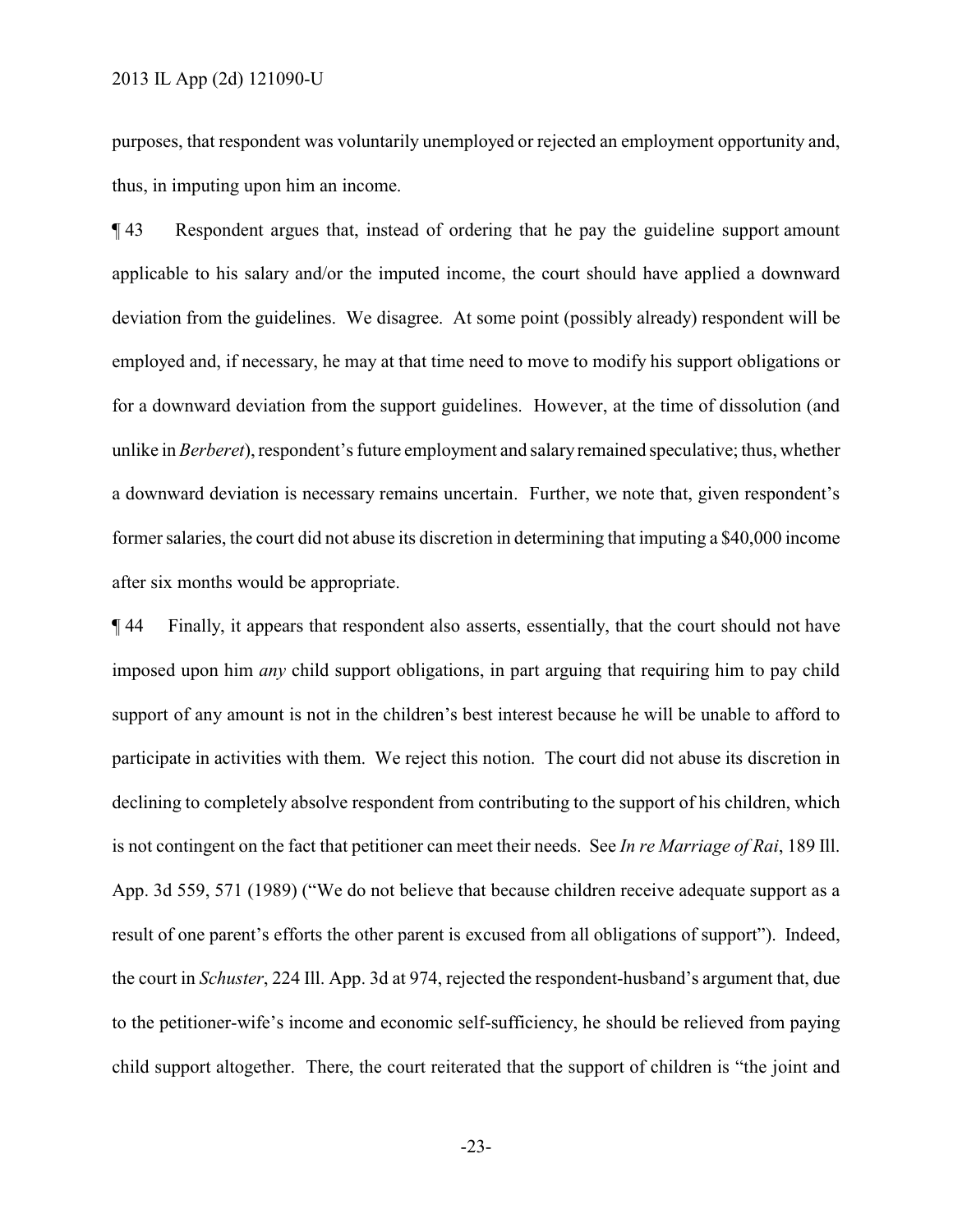several obligation of both the husband and the wife," and noted that the respondent was neither unemployed nor unemployable. *Id.* at 974-75. Here, respondent is not unemployable and the support of his children remains his joint obligation.

¶ 45 D. Classification of Non-Marital Property

¶ 46 Next, respondent argues that the court erred where it found that certain property was petitioner's non-marital property. We disagree.

¶ 47 First, respondent argues the court erred where it determined that petitioner's BP restricted stock options, acquired during the marriage, were anything other than marital assets. However, respondent misconstrues the judgment. The judgment states that "The parties have restricted stock options with [petitioner's] work. The options are partially vested and the values are listed on Joint Exhibit A. *Any other stock options [petitioner] has through [BP] are unvested and currently valued at \$0.00; and, shall be her non-marital property*."

¶ 48 In accordance with the first two sentences of the quoted section, the court split the stock options specified in the joint exhibit equally between the parties. As to the last sentence, the court, when it announced its judgment, made clear to the parties that the sentence was meant to reference any stocks petitioner receives *after*the marriage. Specifically, respondent's counsel asked the court to clarify what it meant by the last sentence, where it claimed that any other stock options through BP are unvested and valued at zero dollars and are petitioner's property. The court stated: "I don't believe there are any unvested. \*\*\* There's also some suggestion that she *may* have the right to receive other grants. *But those had not yet been earmarked, granted or valued*. And there was no testimony. So I was just making clear that[,] other than the stock that was identified[,] any other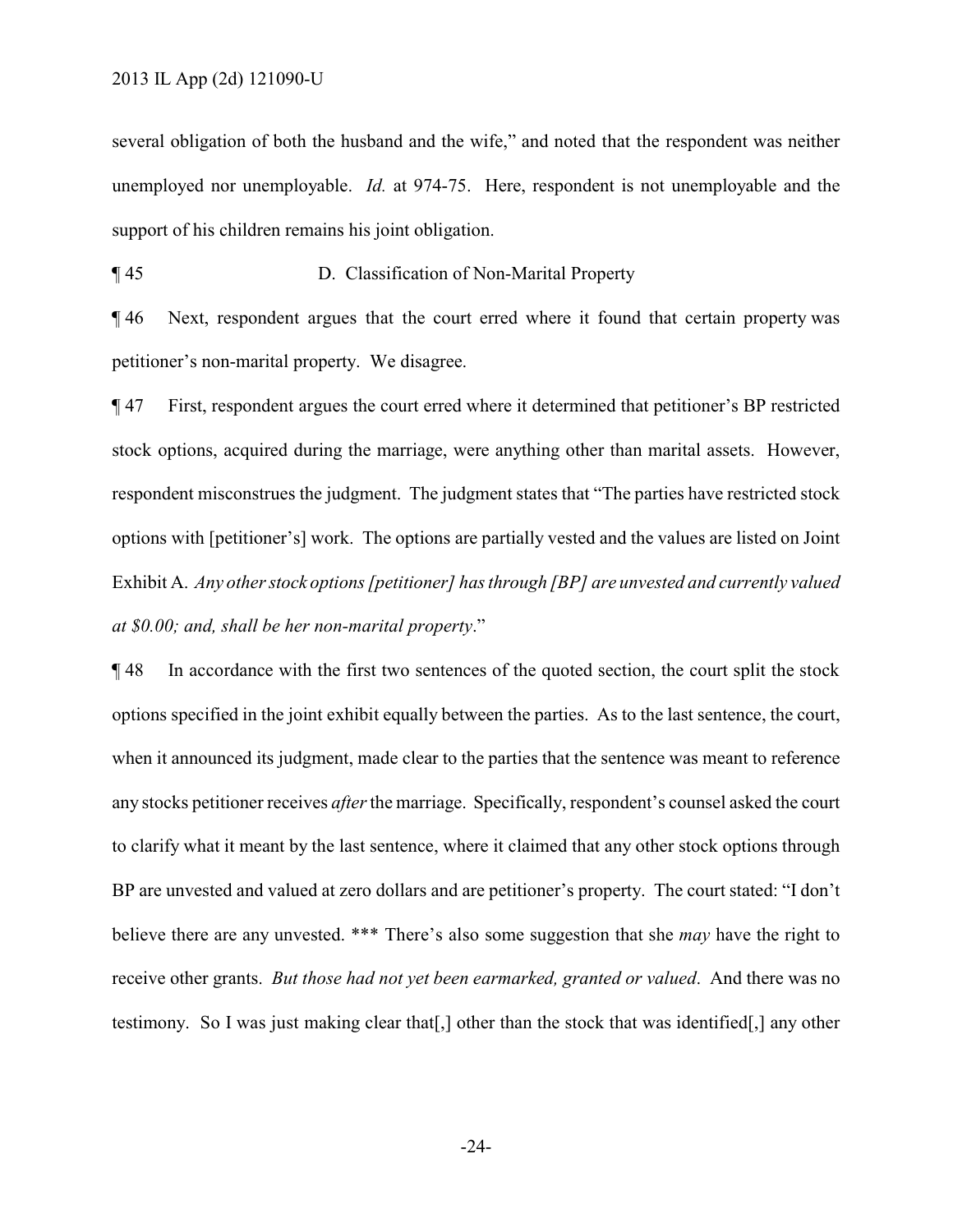stock is non-marital." (Emphases added.) After further clarification, respondent's counsel represented that the court had answered his question.<sup>7</sup>

 $\P$ 49 Thus, section 503(b)(3) of the Act (750 ILCS 503(b)(3) (West 2010)), upon which respondent relies and which contains a presumption that stock options granted to a spouse after the marriage and before the judgment of dissolution are marital property, does not apply to stocks petitioner may acquire *after*the dissolution judgment is entered. Further, as the court explained that there was no evidence regarding the existence of any stocks other than those listed in the joint exhibit, which it split equally, its decision to foreclose respondent from claiming entitlement to any unidentified and/or not-yet-awarded stocks was not contrary to the manifest weight of the evidence. ¶ 50 Second, respondent argues that the trial court erred where it found that a Fidelity rollover retirement account and a Unocal pension listed in the joint exhibit were partially non-marital and were commenced prior to the date of the marriage. As there was no testimony as to the degree to which the accounts were non-marital, the court divided them  $60/40$  in petitioner's favor. Respondent argues that there was no clear and convincing evidence, per section 503(c)(2) of the Act (750 ILCS  $5/503(c)(2)$  (West 2010) (no reimbursement to contributing estate shall be made with respect to a contribution which is not retraceable by clear and convincing evidence)), of the amount contributed to the Fidelity account and Unocal pensions, and that petitioner's blanket claim of a non-marital portion, without any substantiating documentation, was insufficient. Thus, he argues, the court erred in dividing the accounts 60/40, instead of equally. We disagree.

 ${}^{7}$ It is unclear to this court why respondent does not include any of the foregoing in his brief. Petitioner, in turn, does not even address respondent's argument regarding the BP stock.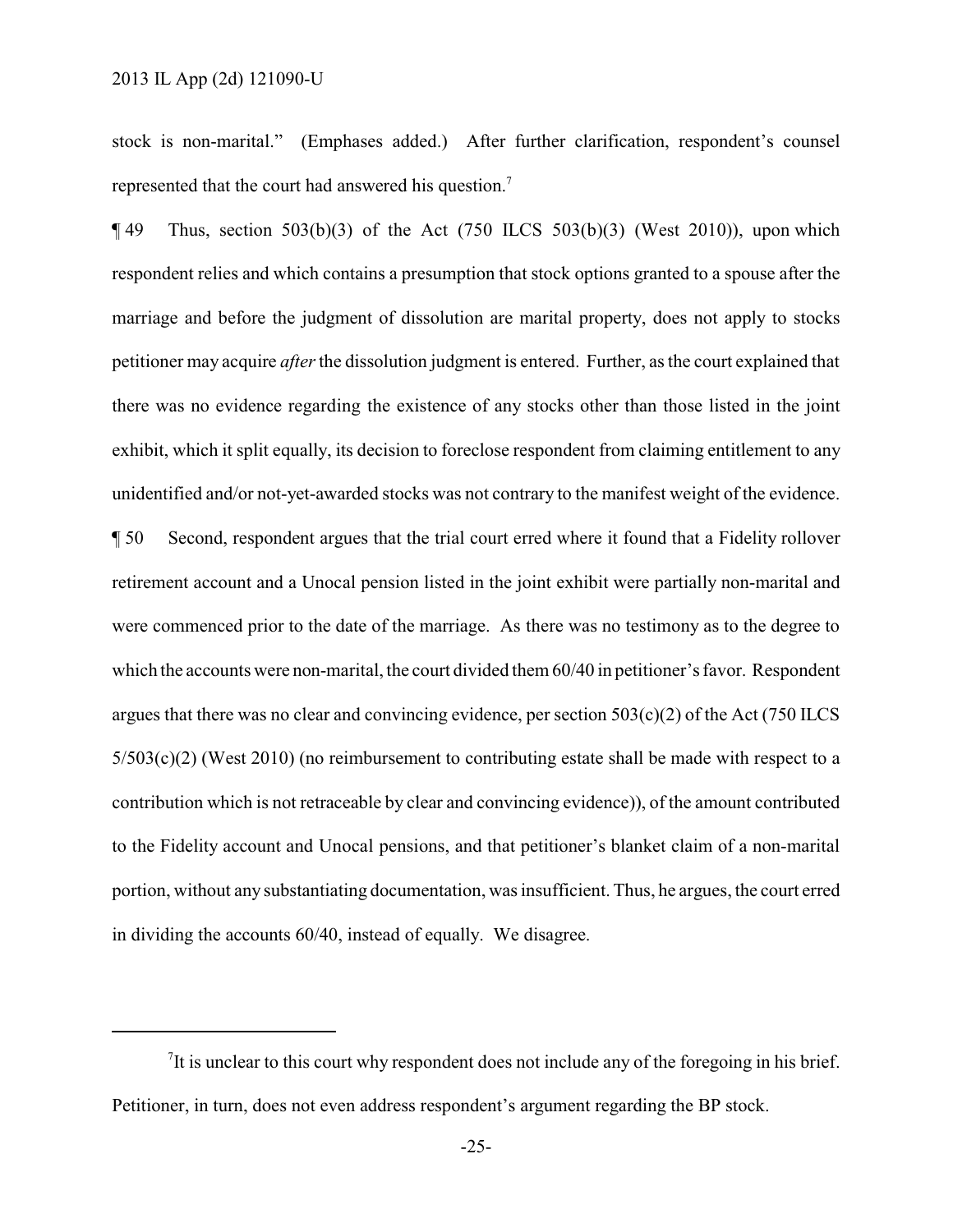¶ 51 Petitioner testified that she began working for Unocal prior to the marriage and continued to do so after the marriage (until 1997). She testified that the Fidelity account "came from Unocal," that a portion of it was acquired during the marriage, and that she was unable to obtain any records relative to what that amount would be because "that company has been sold numerous times." Petitioner further testified that she estimated that 28% of the Unocal pension was acquired prior to the marriage.

¶ 52 Although it acknowledged that there was no testimony as to the degree to which the accounts were non-marital, the court found credible petitioner's testimonythat a portion of those accounts was non-marital. Again, given that petitioner worked for Unocal for a period prior to the marriage, and because the trial court is in the superior position to determine witness credibility and weigh the evidence, the court's ruling, crediting petitioner *slightly* for the claimed non-marital portions of the Fidelity account and Unocal pension,<sup>8</sup> was not contrary to the manifest weight of the evidence.

¶ 53 E. Attorney Fees: Contribution and Dissipation

¶ 54 Respondent argues next that the court erred where it failed to conduct a hearing on his petition for contribution and where it found, without providing him an opportunity to explain why various expenditures were reasonable, that he dissipated marital assets. We disagree.

<sup>&</sup>lt;sup>8</sup>We note that petitioner estimated that 28% of the Unocal pension was non-marital, a figure totaling \$24,741 (\$88,362.52 x .28). However, byawarding petitioner 60% of the pension, petitioner received only \$8,836.25 more than if the court had split the pension equally (\$88,362.52 x  $.6 =$ \$53,017.5 but \$88,362.52 x .5 = \$44,181.26). As such, by awarding petitioner less than the amount she claimed was non-marital, it appears the court did, as it stated, take into account the lack of documents or testimony specifying the exact non-marital contribution.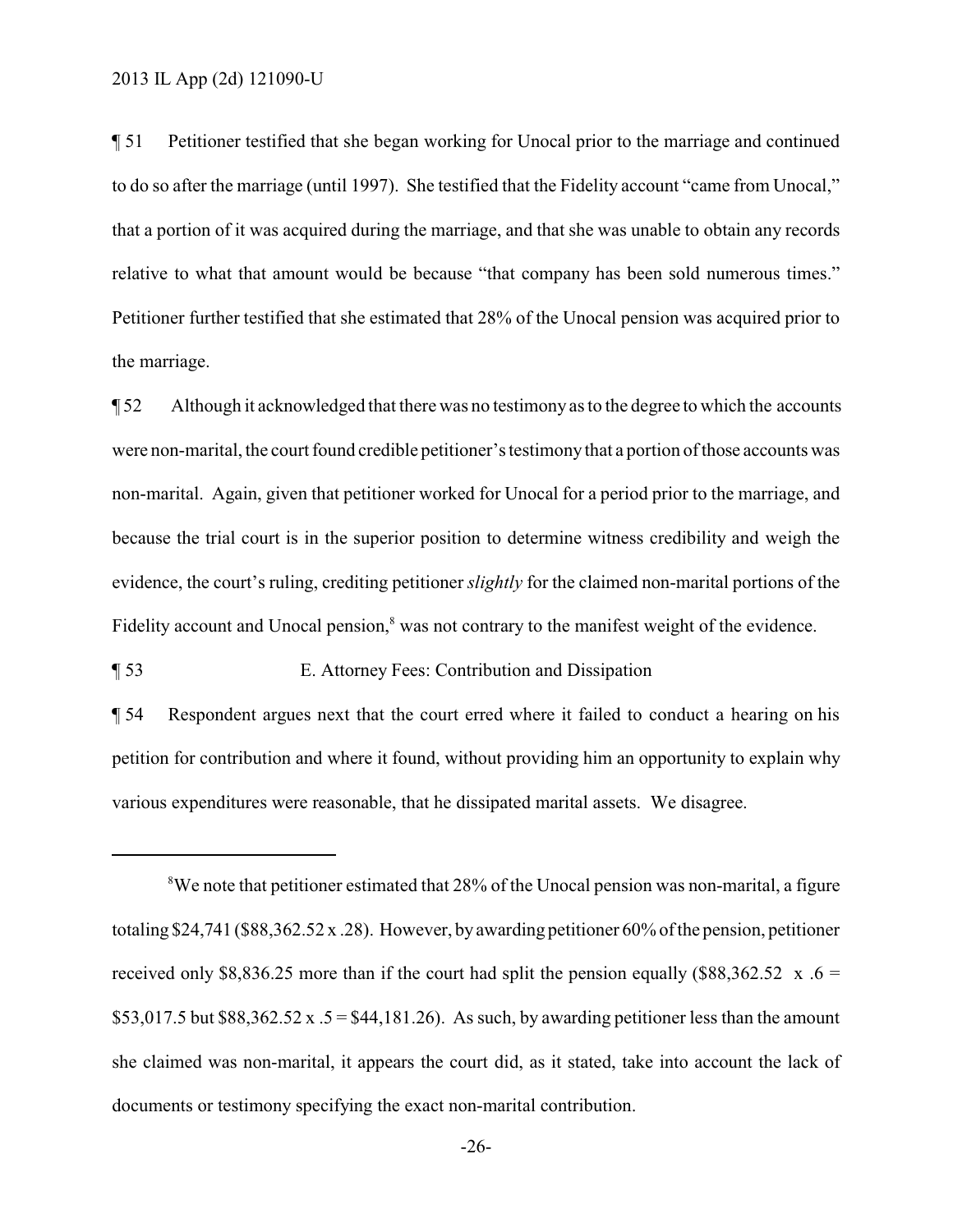¶ 55 First, the trial court did not err in failing to conduct a hearing on respondent's petition for contribution. At the close of trial, the trial court entered an order permitting the parties to file contribution petitions. Afterrespondent did so, the court entered an orderstating that petitioner need not answer respondent's contribution petition, as it was entering and continuing the matter to September 14, 2012. On that day, (the same day it entered the dissolution judgment), respondent's counsel reminded the court that it had continued the contribution petition, but he *did not* request a hearing on the contribution petition. In fact, counsel represented that: "I understand that the court may elect to enterits judgment *without having a supplemental hearing on that particular issue* given that there's been perhaps some evidence with regard to attorney's fees presented at the time of trial." (Emphasis added.) Thus, respondent has waived an argument that the court should have held a hearing on the contribution petition. See *People v. Bowens*, 407 Ill. App. 3d 1094, 1098 (2011) (explaining that waiver,  $i.e.,$  the intentional relinquishment of a known right, occurs when attorneys choose not to object to something otherwise objectionable); see also, *Suriano v. LaFeber*, 324 Ill. App. 3d 839, 849 (2001) (section 503(j) does not require a separate hearing).

¶ 56 Second, respondent also seemingly argues that the court erred in declining to award him contribution to his fees under sections 508(a) and 503(j) of the Act. 750 ILCS 5/508(a), 503(j) (West 2010). Respondent notes that his counsel brought to the court's attention the amount of attorney's fees petitioner had paid was not in the record, and stated that he did not know how the court could resolve the contribution issue without having that evidence. The court, however, disagreed, finding that it had heard sufficient testimony to consider the issue of contribution. Moreover, and apparently regardless of the specific fees petitioner had paid, the court's decision to not order petitioner to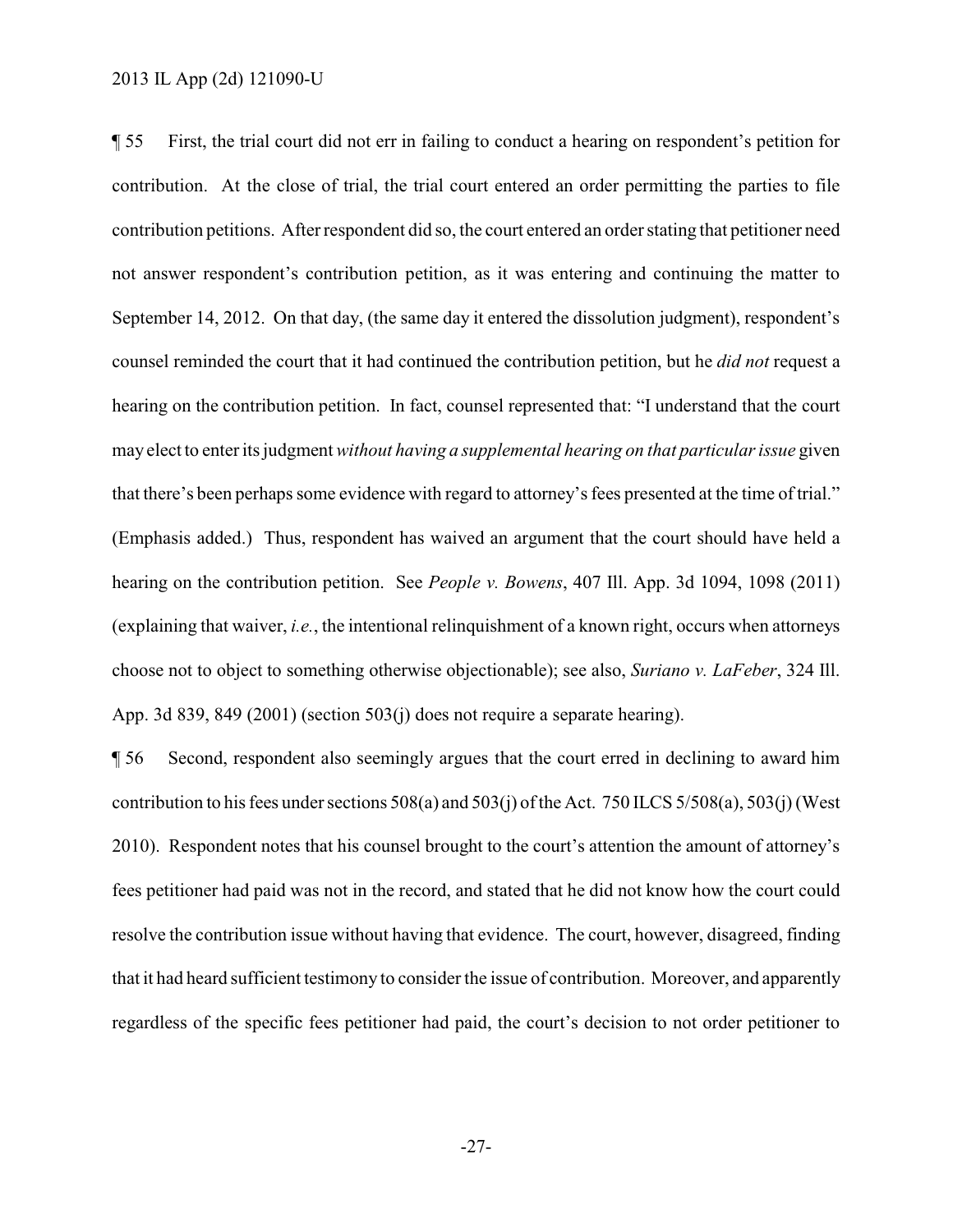contribute to respondent's fees was primarily based upon its finding that respondent's fees constituted dissipation. Specifically, the court announced at the September 14, 2012, hearing that:

"the [contribution] issue also turned *heavily* on the fact that the court found [respondent] had—was guilty of extreme dissipation in the manner in which he prosecuted this matter, prosecuted his appeal and conducted discovery, especially in light of the fact that the joint parenting agreement had been entered and [respondent] continued to press discovery issues that really were not germane to his case.

And *it was based on all of those factors* and all of the factors in evidence the court heard that it believed that any further contribution by either party was not appropriate. And so the court had made findings in the judgment that essentially dealt with attorney's fees and found that neither party would be required to contribute to the other's attorney's fees other than as had already occurred through the contributions from the estate as a whole." (Emphases added.)

¶ 57 Respondent argues that the court's findings were contradictory. Specifically, the court ordered that "the total of all attorney's fees and costs paid by each party to date from the marital estate, shall be treated as if it were a contribution by each party equally." According to respondent, this means that each party was deemed to have contributed an equal share. As he paid \$192,000 in attorney fees and he understands petitioner to have paid at least \$110,936, and equal share would total \$151,468 each. Accordingly, respondent notes, he received from petitioner a *de facto* contribution of \$40,531. Respondent concludes that this means the court found his attorney fees were reasonable and necessary and contradicted its own finding that respondent's fees constituted dissipation.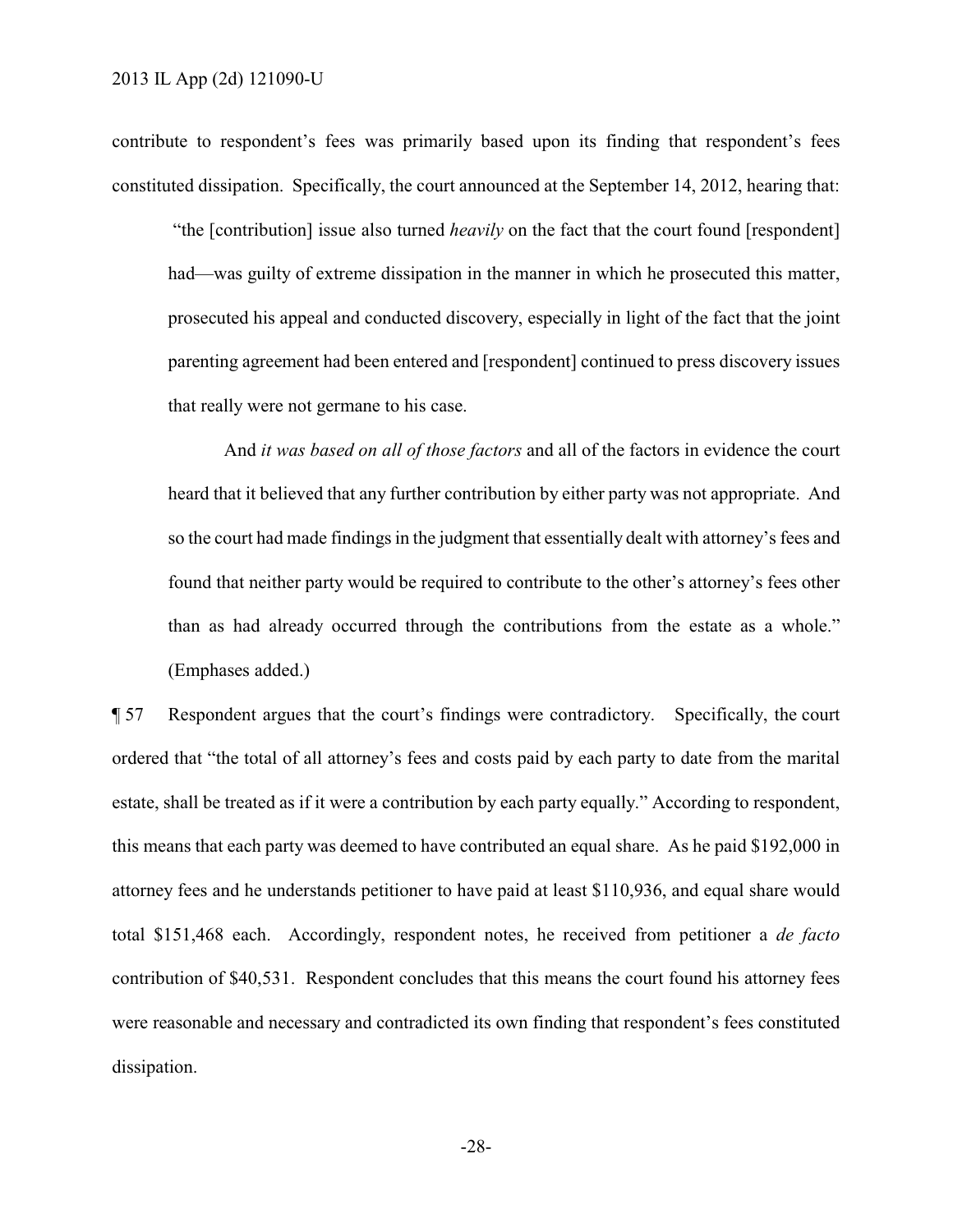¶ 58 Actually, it means nothing of the sort. Indeed, respondent's calculations reflect that the trial court essentially found that, to the extent petitioner already contributed (according to respondent, around \$40,531) to respondent's fees, it would not, due to respondent's dissipation, order her to contribute any more. Rather, "*[a]fter having otherwise taken into account [respondent's] dissipation in the allocation of property*, \*\*\*neither party will be required to reimburse the marital estate for their respective attorney's fees and costs paid to date." (Emphasis added.) Section 501(c-1)(2) of the Act provides that the trial court is required to treat the parties' attorney fees as advances "unless otherwise ordered.]" (750 ILCS 5/501(c-1)(2) (West 2010). Thus, here, it is apparent that, instead of treating the fees solely as advances, the court "otherwise ordered" that, in light of the dissipation, respondent would receive no additional contribution and that each party would be responsible for paying the balance of his or her own attorney fees.

¶ 59 As respondent notes, the court's contribution order is largely premised on its finding that an unspecified amount of attorney and other fees constituted dissipation. Dissipation occurs when a spouse uses marital property for his or her sole benefit for a purpose unrelated to the marriage at a time when the marriage is undergoing an irreconcilable breakdown. *Berberet*, 2012 IL App (4th) 110749 at ¶ 50. "In making its decision as to dissipation, the trial court must determine the credibility of the spouse charged with dissipation." *Id.* Further, the use of marital assets to pay one's attorney fees for the costs of the dissolution action constitutes dissipation of the marital assets. *Id.* at ¶ 57.

¶ 60 No hearing was held on the issue of dissipation; however, we do not think the failure to hold such a hearing was error. The court noted as examples of dissipation respondent's overly-litigious conduct and the amounts he paid to an appraiser and a certified public accountant. At trial,

-29-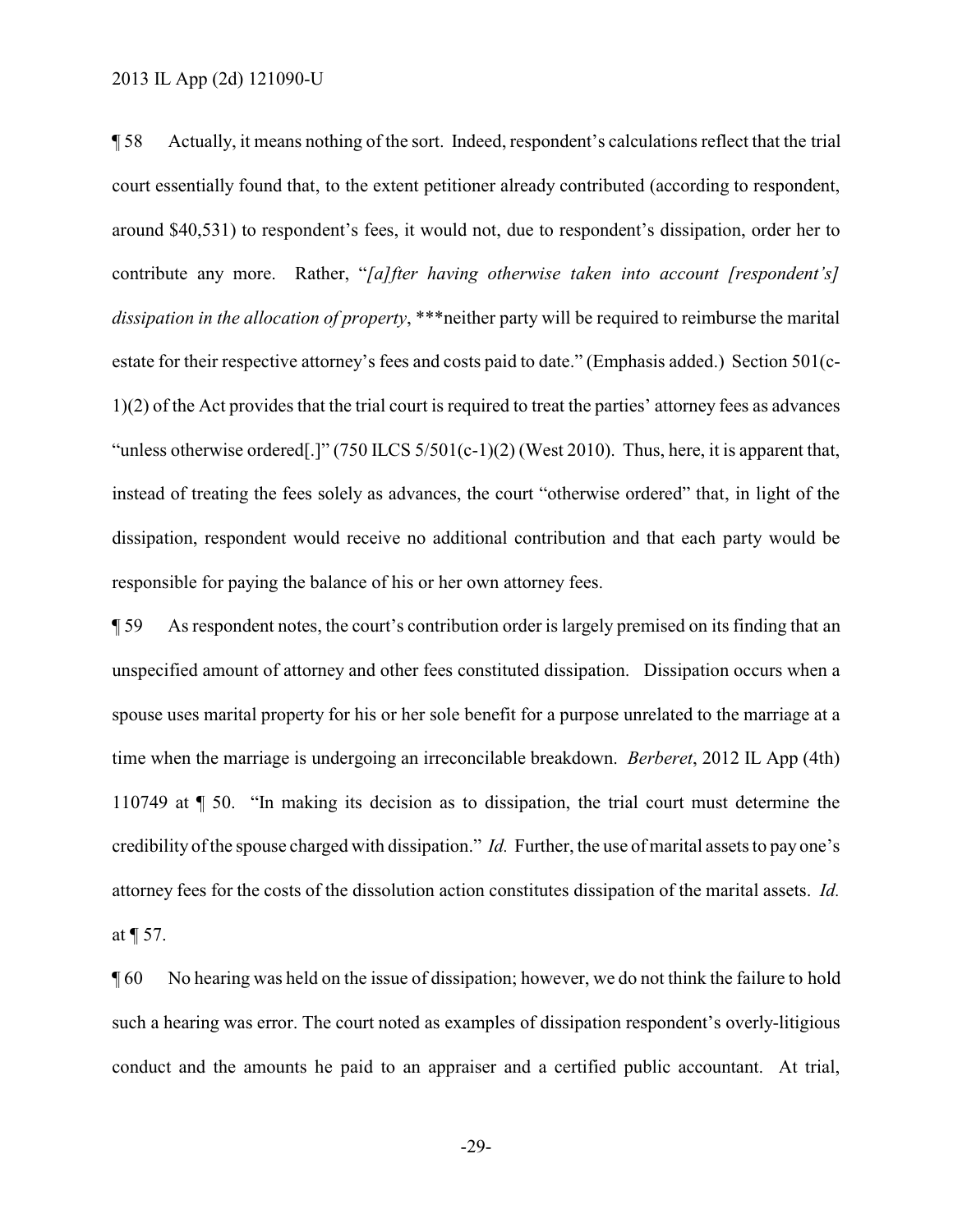respondent noted that he needed an accountant's help to prepare his financial affidavit because petitioner was always in charge of the family's bank accounts and paying the bills, and that finances are not one of his strengths. However, the trial court, which was in a superior position to assess the parties' credibility (*id.* at [56), did not find respondent credible. Further, as to whether respondent's attorneyfees for filings and other services were excessive, the court, with its knowledge of the issues and the court file, was in the best position to know whether respondent's filings, discovery actions, and his appeal were, given the issues remaining in the case, unnecessary and improper. As such, we cannot conclude that the court's general finding of dissipation was contrary to the manifest weight of the evidence.

¶ 61 F. Overall Distribution of Marital Estate

¶ 62 Respondent's final challenge on appeal is to the court's overall distribution of the marital estate. He notes that section 503(d) of the Act, which governs distribution, requires the court to consider specific factors to divide the property in "just proportions." 750 ILCS 5/503(d) (West 2010). Here, respondent argues that, based on the court's incorrect classification of the non-vested stock options, its arbitraryallocation of the Fidelityaccount and Unocal pension in petitioner's favor, and its "contradictory findings of contribution and dissipation," the court's division of the marital estate was unreasonable and an abuse of discretion. We disagree.

¶ 63 We have already rejected the aforementioned claims of error that underlie respondent's argument that the court's division of the estate was improper. As such, the court's consideration of those 503(d) factors when apportioning the marital estate and in deciding *not* to award respondent a disproportionate share of the estate was proper.

-30-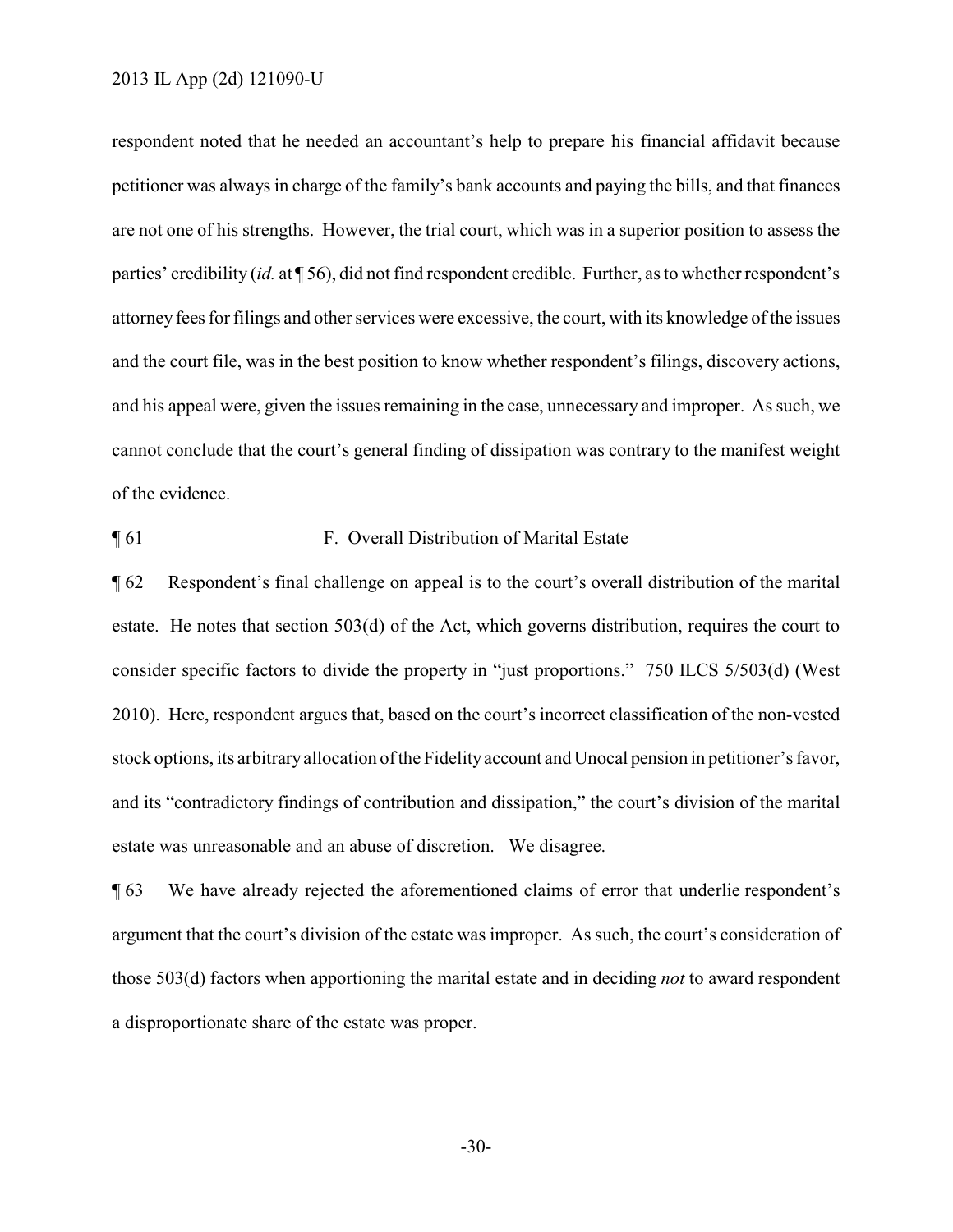¶ 64 Further, a trial court is not bound to make an equal division of marital property and may, after considering all relevant facts, distribute the property in whatever proportion it deems equitable. *Head v. Head*, 168 Ill. App. 3d 697, 704 (1988). In the context of asset distribution, "[t]he determination of an abuse of discretion does not turn upon whether the reviewing court agrees with the trial court's distribution of assets, but whether the trial court acted arbitrarily without the employment of conscientious judgment." *Id.* Here, the judgment reflects, overall, a relatively equal distribution of the marital estate. For example, the court awarded petitioner about \$288,715.30 in non-retirement assets; it awarded respondent about \$221,398.52 in non-retirement assets. Although respondent's value was lower, we note that difference is partially attributable to the court's finding of dissipation and the fact that petitioner was awarded the marital home, where she resides with the two children, which had a higher value. The court ordered that petitioner's 9,000 shares of BP stock be split *equally* between the parties. As to retirement accounts, the court equally split most of them, with respondent's share valued at approximately \$717,437.61 *plus* half of one monthly annuity (of indeterminate amount) and 100% of the monthly annuities derived from two teaching retirement accounts (one value undetermined and one valued at \$35,800). While the court split the Fidelity account (valued at \$81,727.78) and Unocal pension (valued at \$88,362.52) 60/40 in *petitioner's* favor, it split two other accounts, (valued at \$40,812.72 and \$220,203.77) 60/40 in *respondent's* favor. Accordingly, we cannot find the court abused its discretion in its consideration of all factors relevant to distribution.

¶ 65 Finally, we note that, to the extent the court did not give due consideration to respondent's lack of income and maintenance (750 ILCS 5/503(d)(8), (10) (West 2010)), we have herein ordered